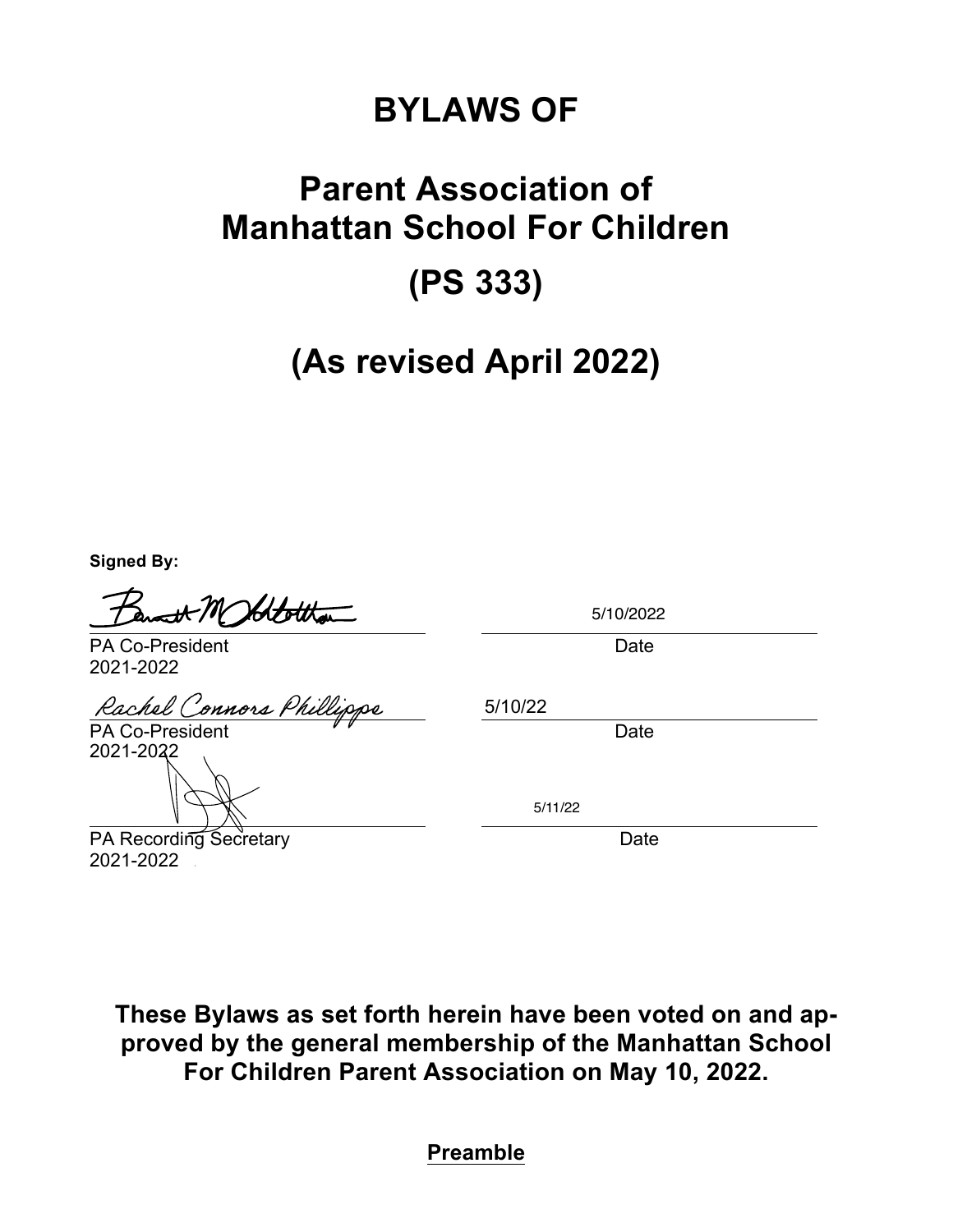The Parents of Manhattan School For Children ("the School") recognize that parent involvement is a vital component of a successful public school. Parent leadership is essential in order to develop school strengths, identify and solve problems, and to build the partnership between parents and schools that is necessary for education to flourish and for children to thrive. As such, the Parent Association of the School will seek to welcome and encourage the meaningful participation of all its members.

The Manhattan School for Children (MSC) was founded in the early 1990s through a cooperative effort of parents, teachers and staff members of New York City's Community School District Three to be a school of choice open to children who are zoned for District Three.

Since its founding, MSC's educators and parents have worked to build and maintain a community in which students of different racial, ethnic and socio-economic backgrounds and varied physical and academic abilities come together to celebrate multiple ways of knowing the world and each other.

Our student-centered, project-based pedagogical focus and instructional program is unique and grounded in the philosophy of a "community of learners."

We believe that all children are gifted in multiple ways and therefore our curriculum is organized thematically using an open ended, interdisciplinary project-based approach that allows students to demonstrate their talents while learning from each other. In this way we respond to each child's unique development needs while encouraging a meaningful learning process.

#### Our Philosophy :

- Children learn by doing
- Children learn at different rates, using different strengths and learning styles
- Children learn about the world in an integrated way
- Children learn when they feel good about themselves
- Children learn when their parents are active participants in their education and their school

Where possible, this mission statement and philosophy sets and guides the objects of MSC's Parent Association and is reflected in these bylaws. The Chancellor's Regulation A-660 serves as the default governing document and supersedes the PA By-laws in the case of any discrepancies.

#### **Article I – Name**

The name of the association shall be: **Friends of Manhattan School For Children** ("PA"). Its address shall be 154 W 93rd St, New York, NY 10025.

## **Article II – Objectives**

The objectives of the PA shall be:

- to facilitate the Philosophy and Mission Statement of the School
- to promote MSC as a Kindergarten through Eighth grade school
- to facilitate family involvement at our school
- to facilitate communication between teachers, staff and parents
- to promote volunteerism to parents
- to provide financial support and resources to the school for the benefit and educational growth of the students
- to develop a cooperative working relationship between the parents and the staff of the school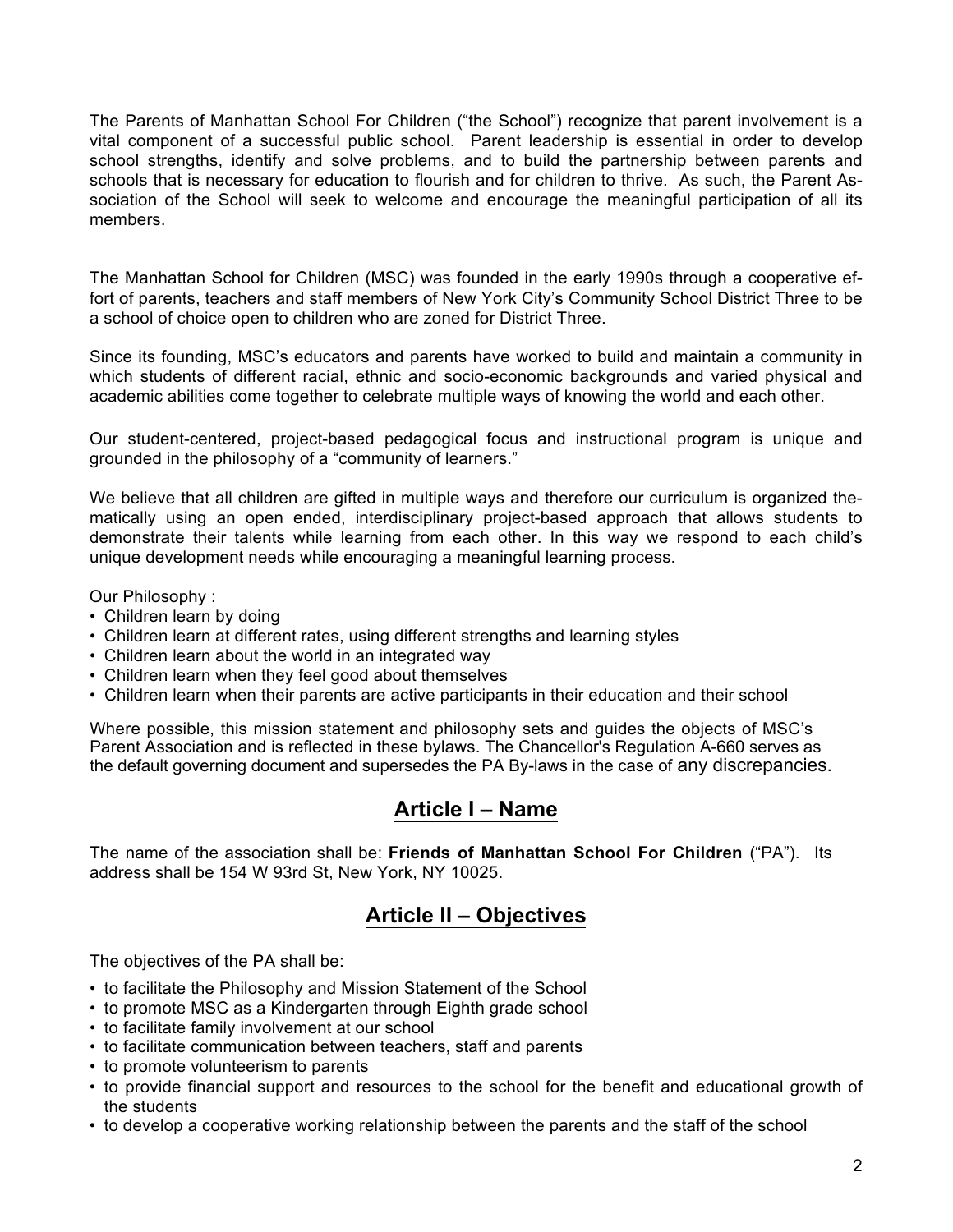- to promote and develop parent leadership and involvement
- to foster and encourage parent participation in the school's activities
- to provide a mechanism whereby parents can have input into the governance and decision making of the school
- to work collaboratively towards consensus in order to support the Mission Statement of the School.

# **Article III - Membership**

#### **Section 1. Eligibility**

**Section 1.1. Parents**. All parents by birth or adoption, step-parents, legally appointed guardians, foster parents and any persons in a parental relation to a child currently on the School's register are automatically members of the PA. Such individuals will herein be referred to collectively as "Parents". Parents of a child who is attending the School full time while on the register of a citywide program are automatically members of the PA of the School. At the beginning of each academic year, the PA shall send a welcome letter to inform Parents of their automatic membership status and voting rights and shall encourage participation.

**Section 1.2. Others**. Persons who are not "Parents" as defined herein, such as caretakers and non-custodial family members can participate as members of the PA but are not permitted to serve as officers or committee chairs or vote. In the event that there is a question or dispute about a person's parental relationship to a student and whether such relationship, or in the event that there is a dispute as to whether a staff person or employee or volunteer, qualifies such a person to be a PA member, the Prin-cipal of MSC shall be the arbiter of such question or dispute.

#### **Section 2. Donations/Dues**

Donations and dues are not a requirement for membership, voting or candidacy (running for office).

#### **Section 3. Voting Privileges**

Every member has the right to vote on all matters presented at general membership meetings. Each Parent member at the school shall be entitled to one vote except that:

(1) Voting must be in person or VRP (virtual remote platform). Voting by proxy, absentee ballot, email or conference call is not permitted. The right of a member to vote may be limited by the Conflicts of Interest restrictions outlined in Chancellor's Regulation A-660 ("CR A-660")

 Any PA or Executive Board member who has any direct or indirect interest in a business dealing with the school, the community school district or the Department of Education ("DOE"), including contract personnel appointment, must refrain from participation in any decision relating to that matter;

 Members who are employed in the school may not vote in matters involving personnel or the selection of supervisors or administrators; and

 Only members of the PA who are (a) Parents and (b) not employed in the school may vote to offer or withdraw membership to or from staff. Any such proposal requires an amendment of these Bylaws by vote pursuant to Article IX.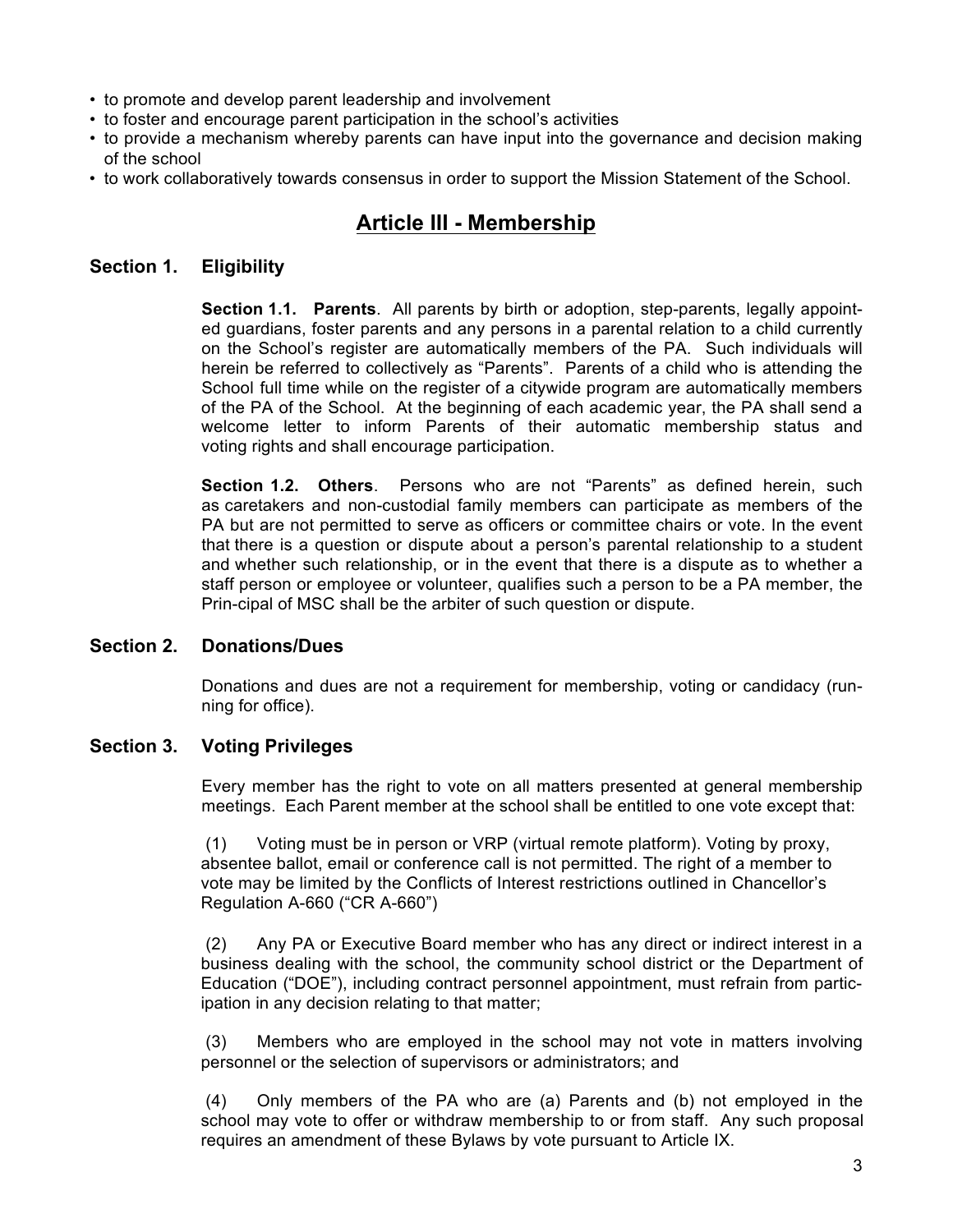#### **Section 4. Communication**

At the beginning of each school year, the PA shall send written notice 10 school days prior to the first General Membership Meeting in September to all patents in which notice shall inform all parents of their automatic membership in the PA, their voting rights; such Letter shall give written notice of the dates and times of each of the (9) regularly scheduled General Memberships and Executive Board meetings.

The PA shall deliver all written notices by "backpack/mailbox" delivery; every effort should be made to keep Written Notices by "backpack/mailbox" delivery to no more than one sheet of paper with printed material on both sides.

In addition to the required written notices by backpack/mailbox delivery, in order to keep the membership fully informed, the PA shall also communicate/notify the membership by email as necessary and appropriate.

The written notice may refer to documents or material that, instead being distributed to all parents, are being made available to those parents that want them and informing everyone to whom to make the request or where to link to an electronic posting.

A Member's personal information will not be shared or used for any unofficial communication. The official website for the PA is www.friendsofmsc.org and all communications will be handled through the website and the @friendsofmsc.org gmail account. A zoom account has also been established for official VRP use.

# **Article IV – Officers**

#### **Section 1. Mandatory Members**

Pursuant to CR A-660, in order to be a functioning Parent Association, the PA must elect the following mandatory officers: President or two Co-presidents, Recording Secretary or two co-secretaries, and Treasurer or two co-treasurers. There may also be a vice-president or two vice-presidents.

#### **Section 2. Qualifications**

**Section 2.1. Parents**. There shall be no qualifications for any PA office other than to be a Parent of a child currently attending the School.

**Section 2.2. Employees**. Neither employees of the School or employees of the DOE may serve as PA officers. This restriction applies equally to such employees who have a child currently attending the School. Individuals whose employment is located at the School but who are paid by a non-DOE funding source for a program that is not part of the regular school day are exempted from this restriction.

**Section 2.3. Staff**. Staff is not eligible to serve as officers of the PA even if they have a child currently attending the School.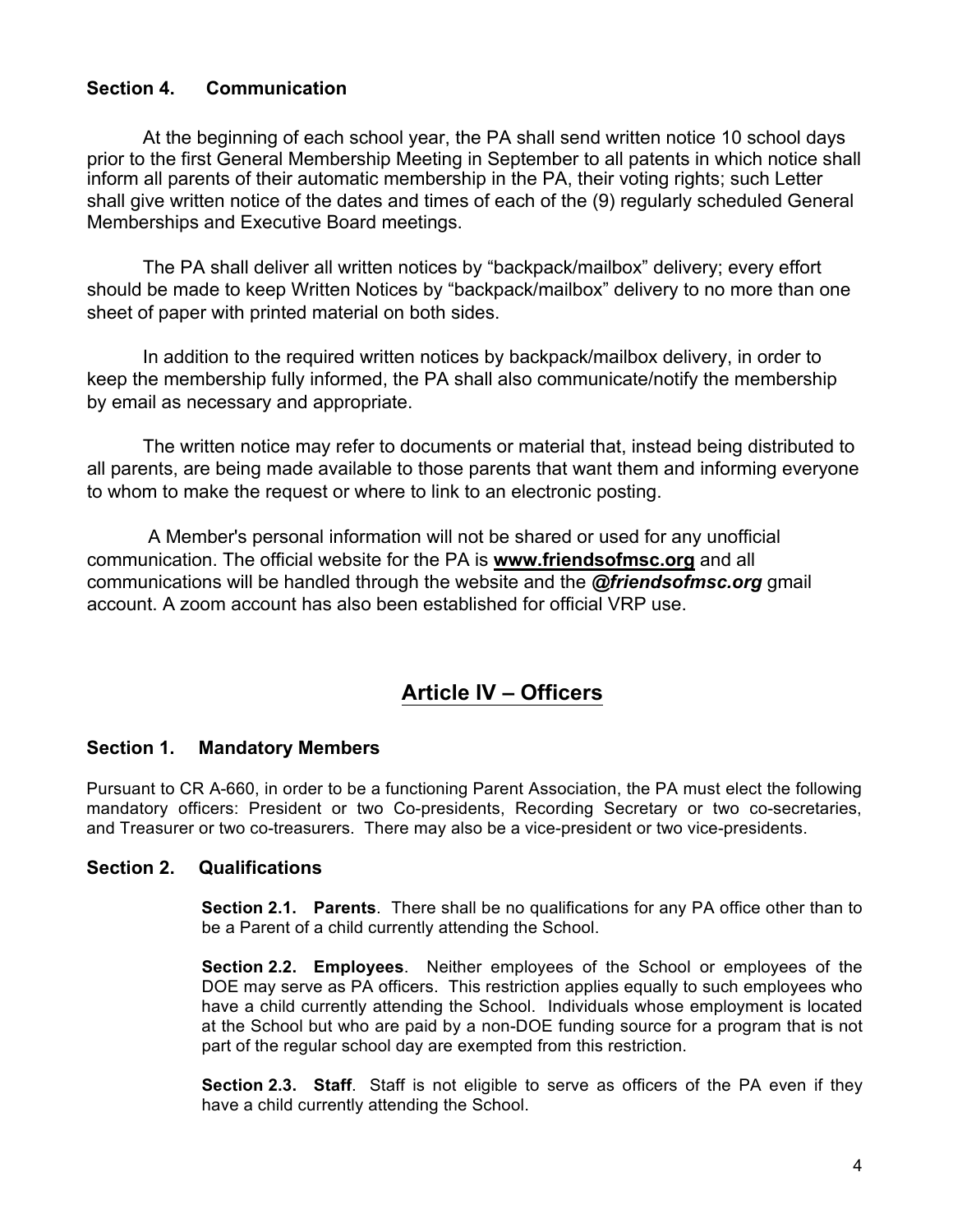**Section 2.4. Conflicts of Interest**. PA members who may have a conflict of interest are not eligible to run for officer positions unless they have obtained from the DOE Ethics Officer.

**Section 2.5. List of Officers.** The PA Executive Board shall make available to the General Membership a list of elected PA officers. The list of officers shall contain the names and either a telephone number or email address for each officer; but shall not include the home address of the officers.

The list of officers shall be updated regularly, be made available in the office of the principal and at each PA general membership meeting and be posted on parent bulletin boards and distributed to all members at the beginning of the school year and be made available upon request by any PA member. At the end of the term of an officer of the PA, the Executive Board shall destroy the contract information for said Officer, unless said Officer grants the Executive Board written permission to maintain said information.

#### **Section 3. Titles**

The officers of the Manhattan School For Children shall be:

- (1) President or Co-Presidents;
- (2) Vice President or Vice-Presidents
- (3) Recording Secretary or Co-Recording Secretaries;
- (4) Treasurer or Co-Treasurers

In the event that non-mandatory officer positions are not filled during the May or June election, the Executive Board may leave the position unfilled or call a special election. A special election must be called if a mandatory core officer position is vacated and is not filled by succession.

#### **Section 4. Term of Office and Term Limits**

**Section 4.1. Term of Office**. The term of office shall be from July 1st through June 30th.

**Section 4.2. Term Limits**. Term limits for each officer position for the PA shall be two (2) consecutive one (1) year terms. Any candidate who has served the maximum number of terms may be elected to serve an additional term provided no other interested candidate(s) is/are nominated and willing to serve. There shall be no limit to the number of terms a PA member may serve as an Officer.

#### **Section 5. Duties of Officers**

**Section 5.1. All Officers.** PA Officers are responsible for running the day-to-day affairs of the PA and communicating with members to inform them and hear their concerns. Officers' general responsibilities include, but are not limited to, the following:

(a) Officer's Contact Information: Upon being elected, the mandatory officers must provide their contact information, accurately and legibly, on the Election Certification Form. The information must include an email ad-dress where they can be reached. The email address provided will be shared with the appropriate President's Council.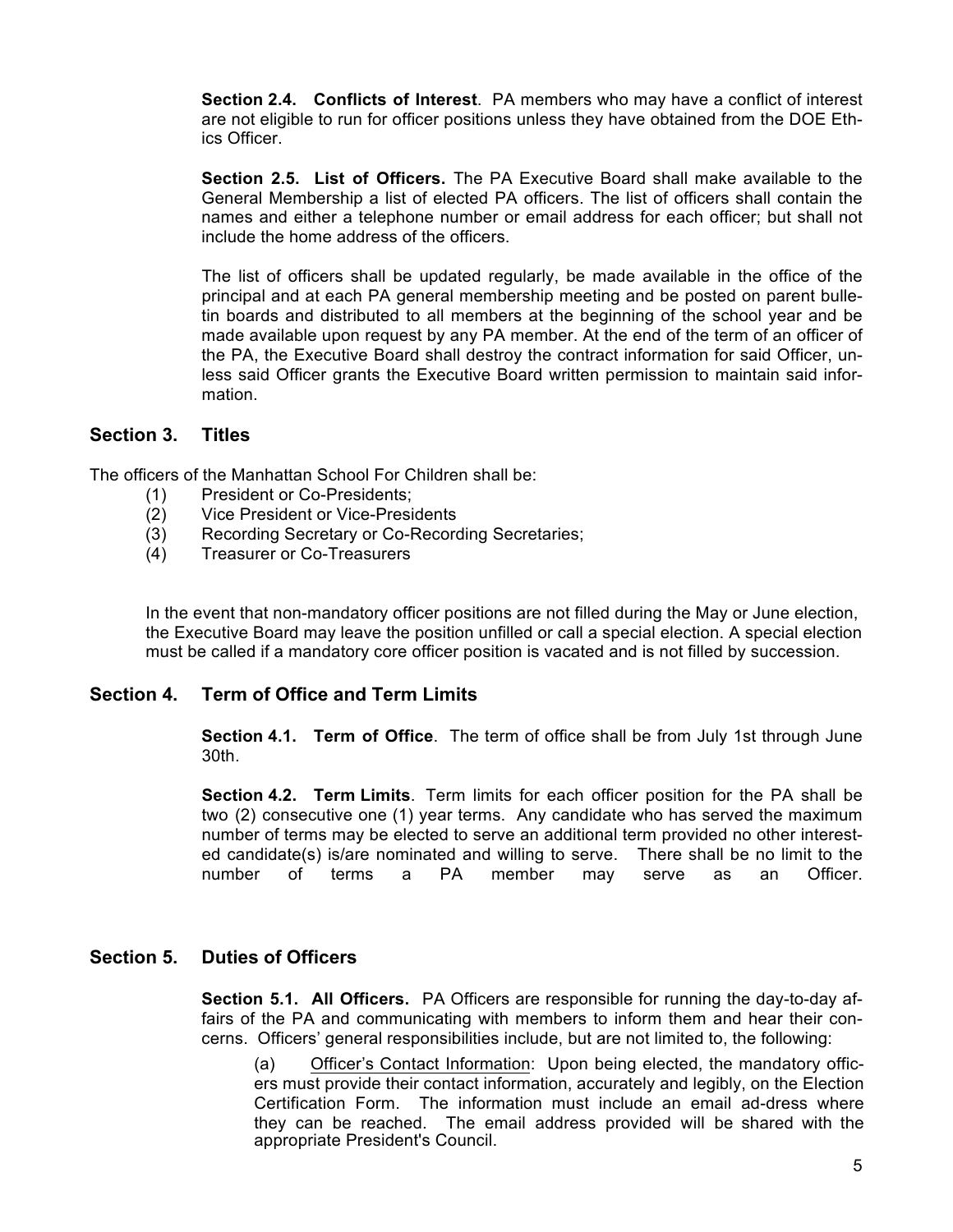- (b) Information for Membership: A list of all officer's names and positions must be posted in the school at the beginning of each academic year. The list must also be made available in the Principal's office, at every general membership meeting and to members upon request. The list must include:
	- A phone number where the Executive Board can be reached at the school;
	- The PA general email address, either issued by the DOE or created by the Executive Board. This email account must be checked at least once a week by a designated Executive Board member; and
	- (3) Individual email addresses for each mandatory officer. Although not required, it is recommended that the list include email addresses for non-mandatory officers as well.
- (c) Communications to the Membership: The Executive Board may communicate with the general membership via printed notices/flyers, group list serve, the school website, social media accounts, the PA general email and/or any other mode of communication the Executive Board feels is appropriate to reach a majority of the Parents. The group list serve, website, social media accounts and any other mode of communication linked to the PA must be used exclusively for PA purposes. Executive Board communications must not be used to endorse an individual candidate or slate of candidates in any election.
- (d) Training and Preparation: The outgoing Executive Board Members shall assist with the June transfer of PA records to the incoming Executive Board. Newly elected officers are responsible for reading and familiarizing themselves with these Bylaws and CR A-660 in order to fully understand their role and responsibilities as PA officers. Officers should also attend training opportunities provided by the Presidents' Council, superintendent and FACE.
- (e) Code of Conduct: All Executive Board Members will agree to abide by a code of conduct. Failure to follow this code will result in removal from the Board.

**Section 5.2. President or Co-Presidents**. The President(s) shall be the Chief Executive Officer of the PA. The President(s) or their designee, shall convene and preside at all meetings of the association and shall be an ex-officio member of all committees except the nominating committee. The President(s) shall delegate responsibilities to other PA officers and members and shall encourage meaningful participation in all Parent and school activities. The President(s) shall attend all regular meetings of the District 3 Presidents' Council, shall be a mandatory member of the School Leadership Team and attend the monthly school safety meetings. The President(s) shall also act as the President of the 501(c)(3). The President(s) shall meet regularly with Executive Board Members in accordance with these Bylaws to plan the agendas for general membership meetings**.** The President(s) shall be one of the eligible signatories on checks. The President(s) shall act as a liaison between the PA and the school administration and shall meet on a semi-regular basis with the Principal. The President(s) or the President's designee (upon approval by the general membership) may attend the New York City DOE's professional development seminars relating to association leadership.

The office of President or Co-President are the same office and the same term limits apply whether a person acts as either a President or Co-President or a combination of the two for the period allowed under Article IV Section 4 herein. There shall be no more than two (2) Co-Presidents.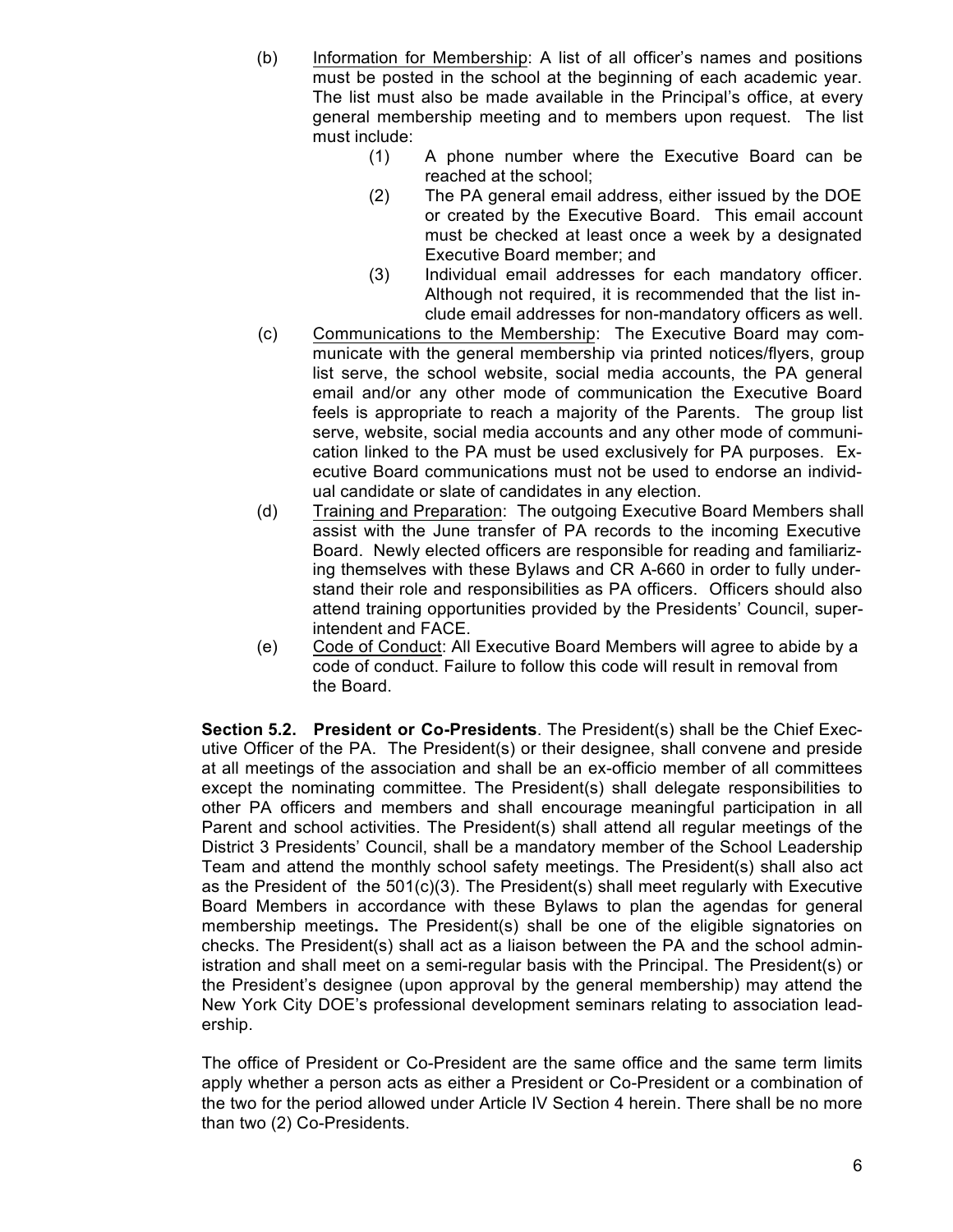The President or one of the Co-Presidents shall be one of the "selectors" in the election of parent members to serve on the Community Education Council ("CEC") as outlined in CR A-660. In the case of Co-Presidents, the Executive Board will decide which Co-President shall vote as the School PA President.

**Section 5.3. Vice President or Co- Vice Presidents.** The Vice President or co-vice presidents of the PA will assist the president or Co-presidents in any manner that the Co-presidents request and shall assume the duties of the President or Co-Presidents' duties in his/her or their absence or at the President's or Co-Presidents' request. The Vice President or Co-Vice President shall be responsible for hospitality for designated PA events and meetings.

**Section 5.4. Recording Secretary or Co-Recording Secretaries**. The Recording Secretary or Co-Recording Secretaries shall, among other duties, maintain the official record (minutes) of the proceedings and actions of all PA meetings which includes the preparation of minutes, notices, agendas, sign-in sheets and materials for distribution for all PA meetings. The Recording Secretary or Co-Recording Secretaries shall make these records available upon request. The Recording Secretary or Co-Recording Secretaries shall sign and incorporate all amendments into these Bylaws and shall ensure that signed copies of the Bylaws with the latest amendments are on file in the Parent Coordinator's office.

The Recording Secretary or Co-Recording Secretaries must arrive at least five (5) minutes prior to the scheduled start time of any Executive Board, general membership or special meeting to prepare to record the proceedings. The Recording Secretary or Recording Secretaries must keep track of all motions and related calls for consensus and vote at all PA meetings. The Recording Secretary or Co-Recording Secretaries shall provide all notices required by these Bylaws to the Board and general membership.

The Recording Secretary or Co-Recording Secretaries shall maintain custody of the PA's records on school premises including ensuring that a complete file of all approved Executive Board, general membership and special meeting minutes and agendas is maintained on the PA Google Drive and in the office of the School's Parent Coordinator. The Recording Secretary or Co-Recording Secretaries shall maintain and bring a binder with the current Bylaws and all meeting minutes for the current academic year to each Executive Board, general membership and special meeting of the PA. The Recording Secretary or Co-Recording Secretaries, with input from the Executive Board, shall determine the most appropriate methods and frequency of communications with members. The Recording Secretary or Co-Recording Secretaries shall also forward relevant District 3 Community and/or District announcements to the School Community via email Blast.

The Recording Secretary or Co-Recording Secretaries shall be responsible for reviewing, maintaining and responding to all correspondence addressed to the PA unless specific correspondence has been forwarded to another board member for handling. The Recording Secretary or Co-Recording Secretaries shall be responsible for checking and responding to emails sent to the PA general email address. Emails sent to the PA general email address will be checked weekly during the academic year except for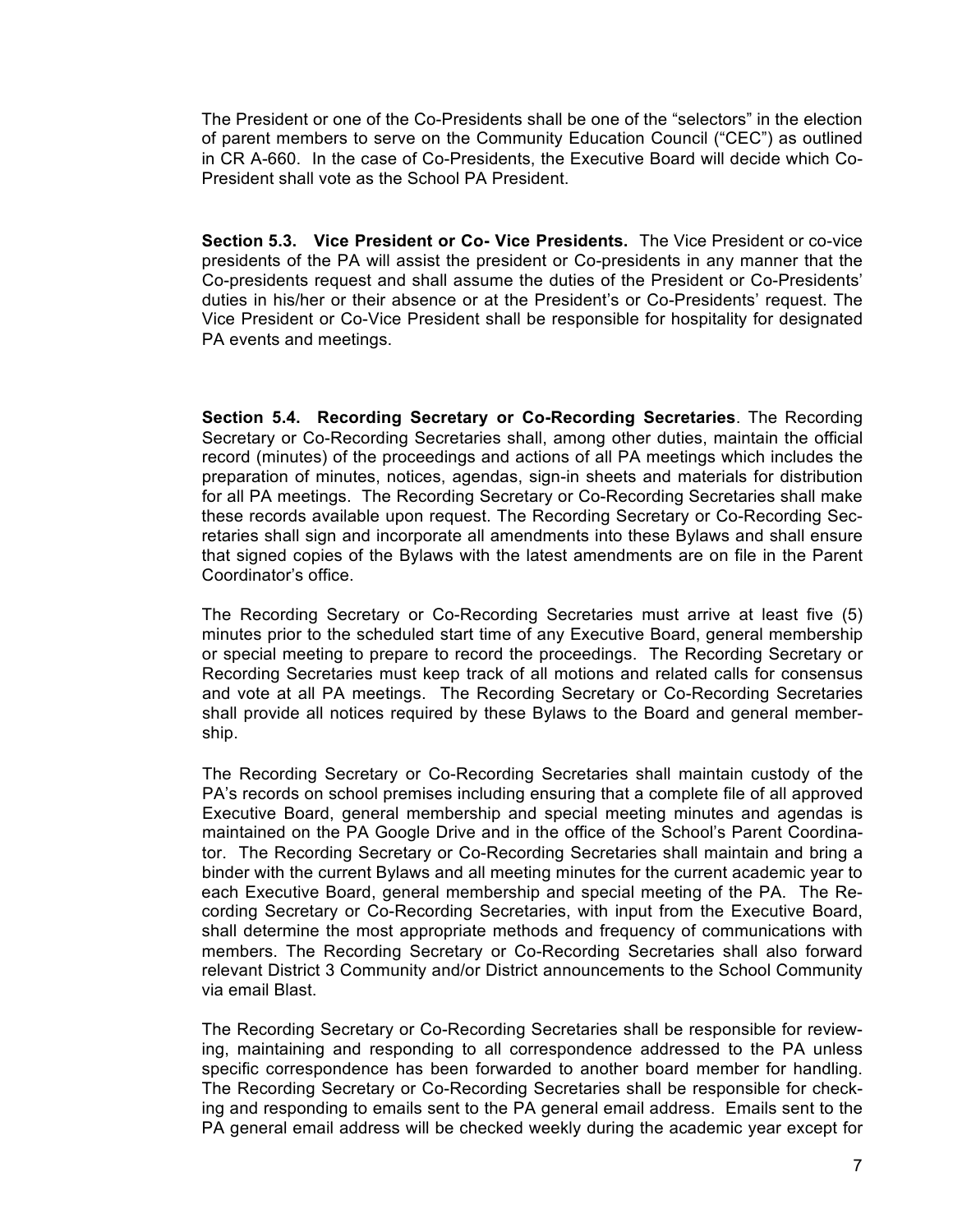weeks (Monday-Friday) where school is out of session for more than two (2 days) for holiday, vacation or other reasons as determined by the DOE.

The office of Recording Secretary or Co-Recording Secretaries are the same office and the same term limits apply whether a person acts as either a Recording Secretary or Co-Recording Secretaries or a combination of the two for the period allowed under Article IV Section 4 herein. There shall be no more than two (2) Co-Recording Secretaries.

The Recording Secretary or one of the Co-Recording Secretaries shall be one of the 'selectors' in the election of parent members to serve on the Community Education Council ("CEC") as outlined in CR A-660. In the case of Co-Recording Secretaries, the Executive Board will decide which Co-Secretary shall vote as the PA Recording Secretary.

**Section 5.5. Treasurer or Co-Treasurers**. The Treasurer(s) shall be responsible for all financial affairs and funds of the PA. The Treasurer(s) shall also be responsible for maintaining an updated record of all income and expenditures on school premises and shall be one of the signatories on checks. The Treasurer shall adhere to and implement all financial procedures established by the PA. The Treasurer(s) shall be prepared to present and provide copies financial reports at all PA meetings. The Treasurer(s) shall also prepare and provide copies of the interim financial reports (by January 31st) and annual financial reports (by June 30th). The Treasurer(s) shall make available all books or financial records for viewing by members<sup>1</sup> and for audit. The Treasurer(s) may attend the New York DOE professional development seminars relating to financial affairs. The Treasurer(s) shall oversee the creation and presentation of the PA budget to the general membership at the spring PA meetings and to the School Leadership Team prior to final vote at the June PA meeting.

The Treasurer or one of the Co-Treasurers shall be one of the "selectors" in the election of parent members to serve on the Community Education Council ("CEC") as outlined in CR A-660. In the case of Co-Treasurers, the Executive Board will decide which Co-Treasurer shall vote as the School PA Treasurer.

The offices of Treasurer or Co-Treasurer are the same office and the same term limits apply whether a person acts as either a Treasurer or Co-Treasurer or a combination of the two for the period allowed under Article IV Section 4 herein. There shall be no more than two (2) Co-Treasurers.

#### **Section 6. Election of Officers**

PA Officers shall be elected annually between April  $1<sup>st</sup>$  and the last day of school for a one (1) year term commencing July 1<sup>st</sup> and ending June  $30<sup>th</sup>$  of the following year. A candidate need not be present at the Election Meeting to be eligible to run. The Principal must be notified in writing of the date of the election no later than April 1st.

<sup>1</sup> Financial records shall be redacted to conceal individual member's names before viewing by any members to protect the confidentiality of all donors.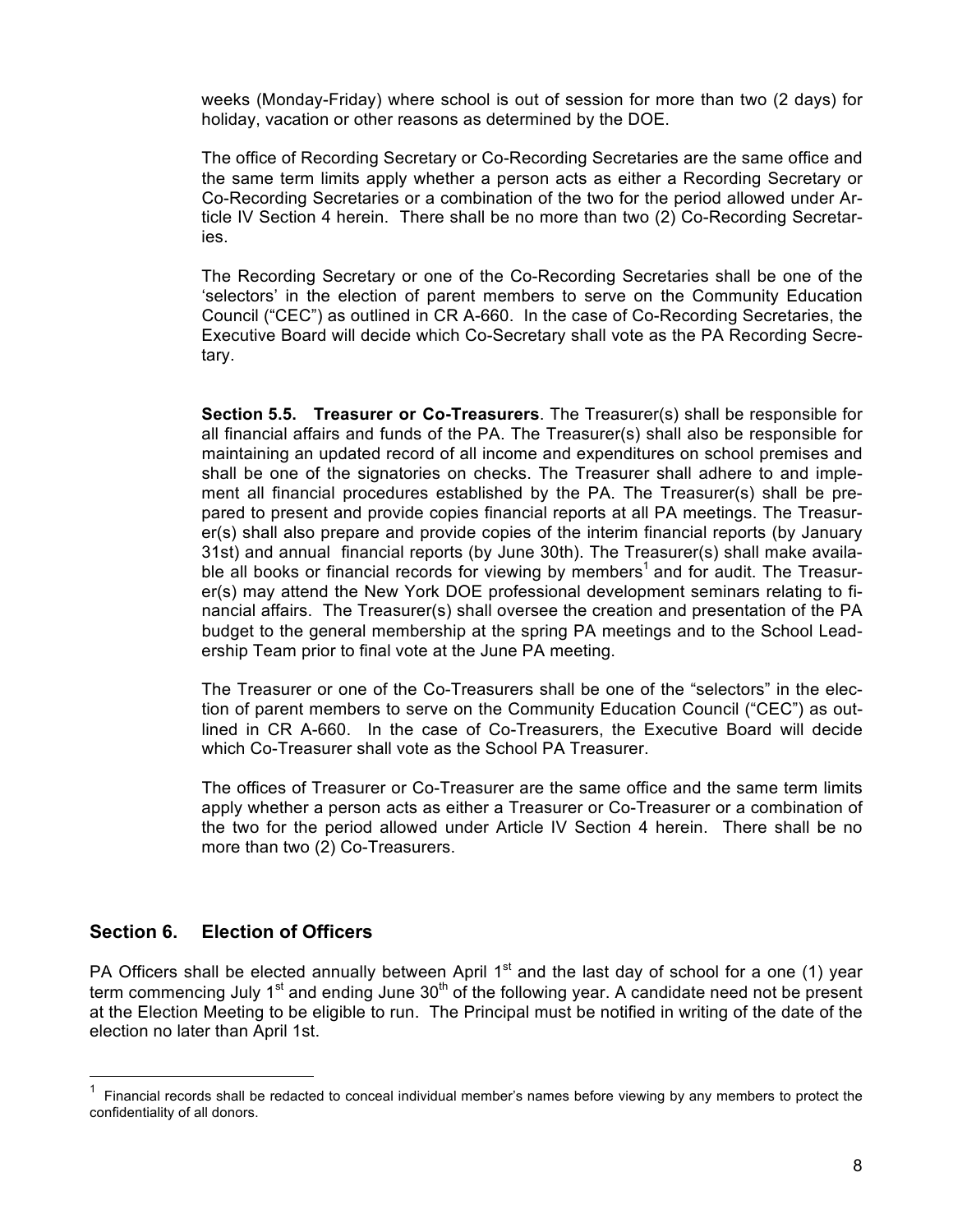**Section 6.1. Nominating Committee**. A Nominating Committee must be established prior to April  $1<sup>st</sup>$ . The nominating committee shall consist of at least two (2) but no more than five (5) member(s). The committee member or members must come from the general membership. Employees and Staff of the School may not serve on the Nominating Committee. This restriction applies equally to employees who have a child currently attending the School. Individuals whose employment is located at the School but who are paid by a non-DOE funding source for a program that is not part of the regular school day are exempted from this restriction. If there is more than one member, the Nominating Committee shall choose one of its members to serve as Chairperson.

No person running for office may serve as a member of the Nominating Committee. An eligible member of the Nominating Committee may be considered as a candidate if he/she resigns from the Nominating Committee in writing.

If a Nominating Committee is not/cannot be formed by April  $1<sup>st</sup>$ , the Executive Board shall communicate to the general membership that the nominations and election process outlined herein will proceed under the direction of at least one (1) member of the PA who is not running for office. This member will be selected to serve in this role by majority vote of the general membership at the March general membership meeting. They will perform the responsibilities and adhere to the timeframe outlined in this section of these Bylaws. They may also seek assistance with conducting nominations and the election from the District 3 Presidents' Council and/or the District 3 Superintendent and/or his/her designee (upon approval by the general membership).

If at least one (1) member of the PA who is not running for office cannot be identified to conduct the nominations and election process, an expedited nomination and election process as outlined in CR A-660 will be conducted by the District 3 Presidents' Council and/or the District 3 Superintendent or his/her representative by no later than the third Friday in June of each school year.

The Nominating Committee shall solicit candidates from the membership in writing, in English and other languages as appropriate, for recommendations of candidates for all offices.

The Nominating Committee will also be responsible for conducting the election meeting. This includes the following:

- (a) Canvassing the membership for eligible candidates;
- (b) Preparing and distributing all notices of any meeting pertaining to the nomination, posting such notices at school and sending them by means calculated to reach all Parents (email, backpack or postal mail), in accordance with CR A-660. Notices should be translated into languages spoken by Parents at the School, whenever possible;
- (c) Preparing ballots, attendance sheets, a ballot box, tally sheets and all other materials pertaining to the election;
- (d) Verifying the eligibility of all interested candidates prior to the election;
- (e) Ensuring that an opportunity is provided to all members allowing for nominations, including self-nomination, to be taken from the floor and then officially closed during the election meeting;
- (f) Scheduling the election at a time that ensures maximum participation;
- (g) With the assistance of the School's Parent Coordinator, ensuring that only members who have been established as eligible members of the PA receive a ballot for voting; and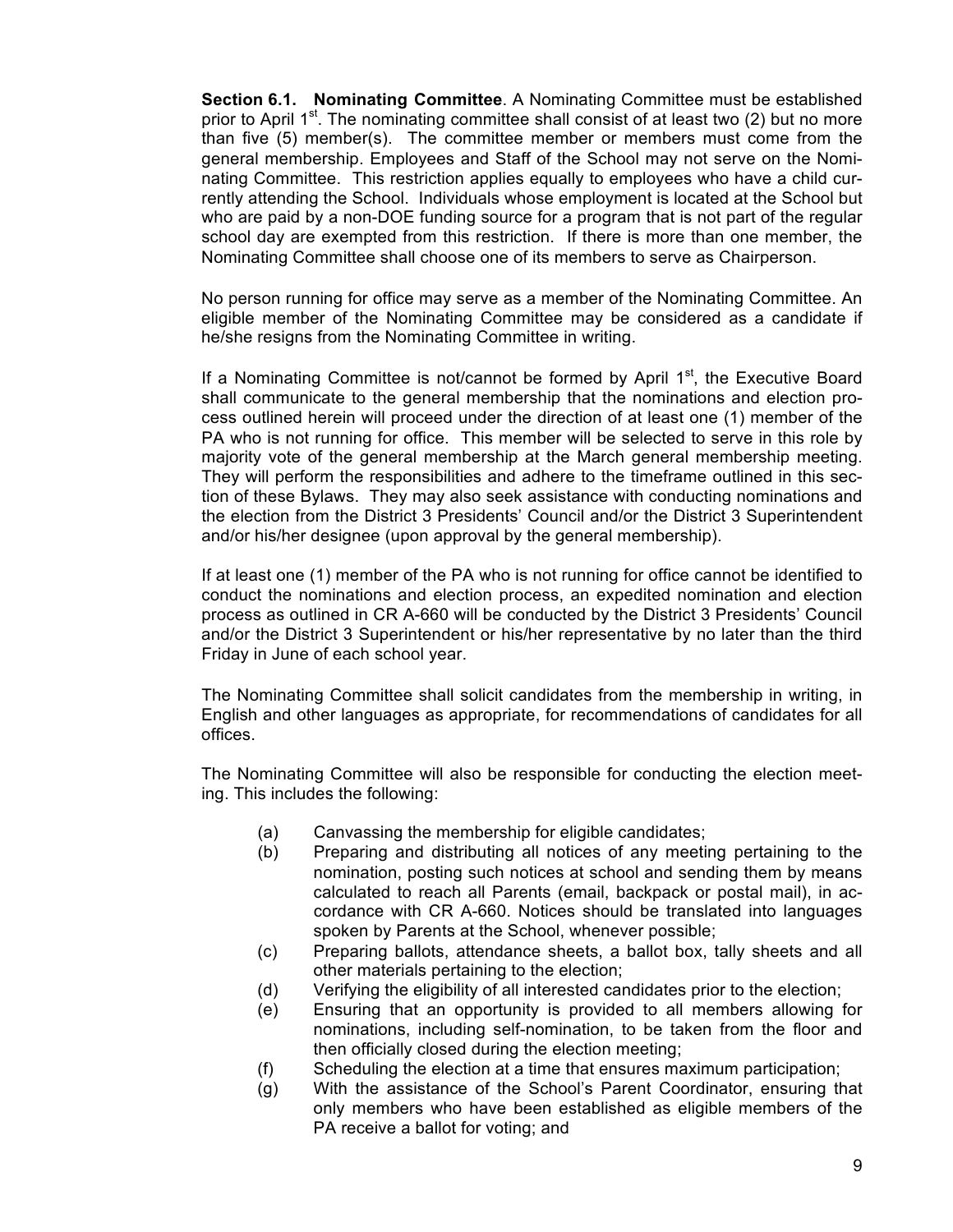(h) Ensuring that the election is certified by the Principal, or his/her designee, immediately following the election.

**Section 6.2. Notices**. The written meeting notice and agenda for the general membership election meeting shall be distributed in accordance with CR A-660's notice requirements. The notice shall be distributed at least ten (10) calendar days prior to the election meeting. The Executive Board must create the notice and submit it to be distributed at least ten (10) calendar days prior to the election meeting. The Notice of Election Meeting must be in writing and must include:

- $(a)$  The date, time and location of the election; and whether it will be held inperson or VRP. It may not be conducted in a hybrid fashion.
- (b) A list of all Executive Board positions to be filled;
- $(c)$  An acknowledgement that the only qualification for all offices is that the candidate be a parent of a child at the School;
- $(d)$  The mechanism $(s)$  by which parents can become candidates for PA office and the date nominations close;
- (e) For expedited elections, a statement that all nominations will be taken from the floor at the election meeting;
- (f) If nominations have closed prior to the election notice being distributed, all candidates in alphabetical order by surname under the office for which they are nominated along with brief biographical statements, which must be furnished by the candidates to the Nominating Committee, only if nominations are already closed;
- (g) Term limits for all positions to be filled; and
- (h) The date the notification was distributed to all Parents and means of distribution.

All meeting notices and agendas shall be available in English and translated into languages spoken by parents at the School whenever possible.

**Section 6.3. Campaigning and Addressing the Membership.** If nominations are closed prior to the election meeting, candidates can address the membership through distribution of candidate statements and/or a candidate forum. Statements from candidates may be posted on PA bulletin boards, backpacked to members, be included in school newsletters and/or sent via the School Google Group.

At the election meeting, candidates must be provided with an opportunity to address the general membership prior to voting. If a candidate is not present, another member may read the candidate's statement.

No materials in support of a candidate or a slate of candidates may be distributed or posted on school premises, on the school's website or on the School Google Group by any candidate, supporter, Executive Board member or PA committee. Candidates who violate this provision, directly or indirectly, will be subject to disqualification and may be deemed ineligible for office for that election year.

**Section 6.4. Contested Elections and Use of Ballots**.When there is more than one candidate for any office, voting must be by ballot pursuant to the following:

- (a) All members of the PA at the time of the election are eligible to vote.
- (b) The principal or her/his designee/the School's Parent Coordinator must verify each individual's eligibility to vote by confirming that the individual qualifies as a member of the PA.
- (c) Written ballot shall be used in all contested elections.
- (d) Names of candidates shall appear on the ballot in alphabetical order by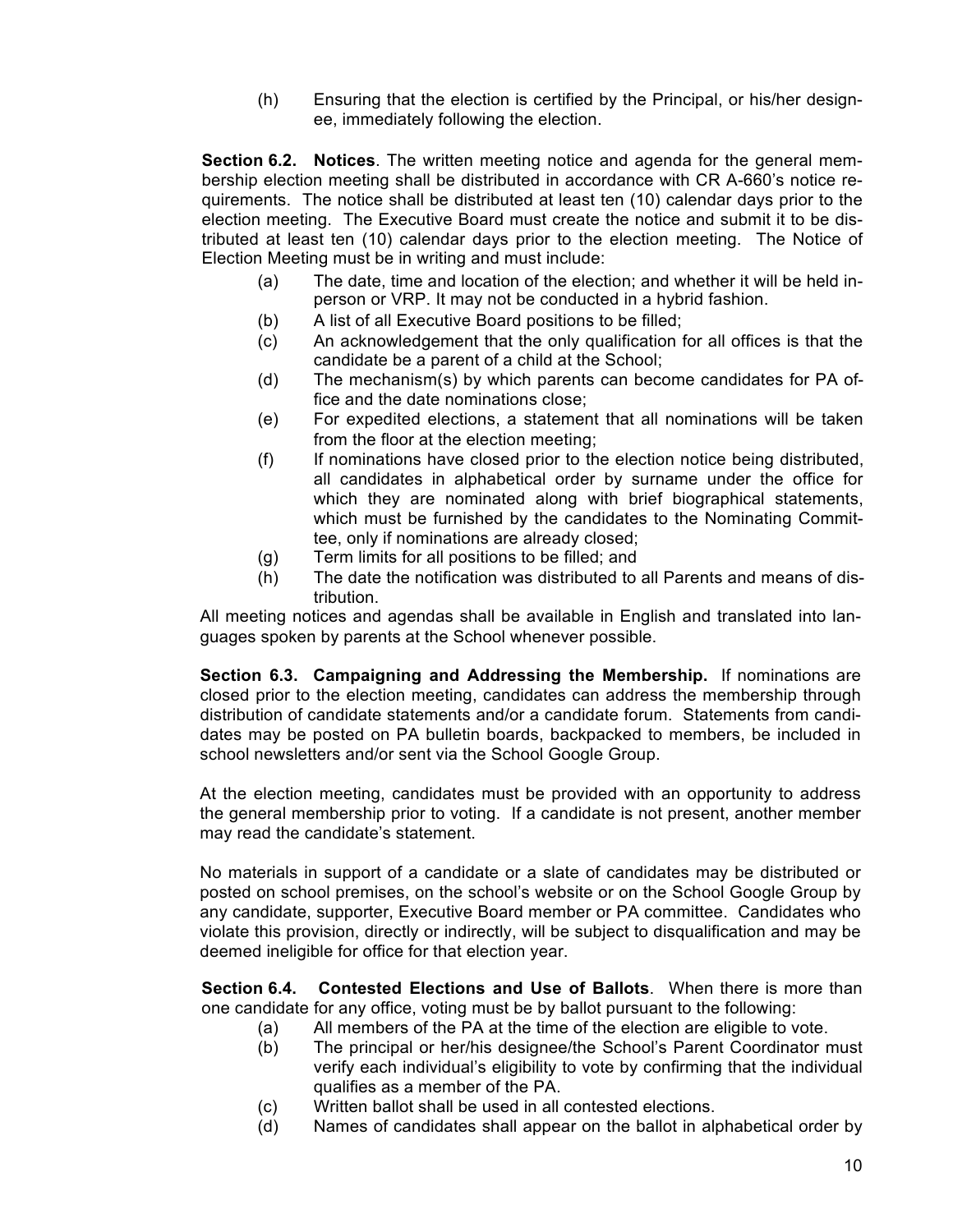surname under the title of the office(s) for which they were nominated. Names of candidates for Co-Officer positions, as identified and permitted in Article IV Section 3 herein, must be listed as a single slate.<sup>2</sup>

- (e) Ballots shall be printed with voting instructions in English and other languages spoken by parents in the school whenever possible.
- (f) Ballots shall be distributed once voter eligibility has been established.
- (g) Ballots shall be counted immediately following the election.
- (h) Ballots must be remain in the meeting room, or in the Principal's office with a documented chain of custody) but must be counted following the conclusion of voting in the presence of at least three (3) PA members.
- (i) Ballots shall be retained on the school premises for one (1) year following the date of the election or until the determination of any grievance filed concerning the election, whichever is later.

**Section 6.5. Uncontested Elections**. If there is only one candidate for an office, a member must make a motion for a vote and have it seconded by another eligible member. Following such a motion, an oral vote of the membership may be taken for any uncontested office. The result of the motion must be recorded in the minutes.

**Section 6.6. Certification of the Election and Installation of Officers.** The results of the election shall be announced by the Chairperson of the Nominating Committee, or another committee member designed by the Chairperson, at the election meeting. If the elected President(s) choose to appoint a designee to the District Presidents' Council, the appointment must be announced and approved by the general membership at the election meeting and recorded in the minutes. Once approved, the Presidents' Council designee cannot be removed by the President(s) and may only be removed by a vote of the general membership.

Election results, including the Presidents' Council designee, must be recorded in the PA Election Certification Form signed by the Principal or his/her designee, before the election meeting is adjourned. The Principal's designee must be a school employee other than the Parent Coordinator. By signing the Election Certification Form, the Principal or his/her designee certifies that the nomination and election process was conducted in accordance with CR A-660 and these Bylaws.

The PA must retain the signed Election Certification Form, with a copy filed in the Principal's office and with the appropriate superintendent.

The installation of new officers shall be held during the June general membership meeting.

**Section 6.7. Officer Vacancies**. Mandatory officer vacancies occurring *before* the start of the school year that are not the result of resignation shall be filled by an expedited election to be held no later than October 15th. In the case of Non-mandatory officer vacancies occurring *before* the state of the school year, the remaining Executive Board members may select to leave any such position open for the remainder of the school year or call a special election (as in section 4.6.10) to fill the vacancy.

All officer vacancies occurring *after* the start of the school year may be filled by suc-

<sup>&</sup>lt;sup>2</sup> Article IV. Section 3 of these Bylaws permit for Co-Presidents, Co-Recording Secretaries and Co-Treasurers only.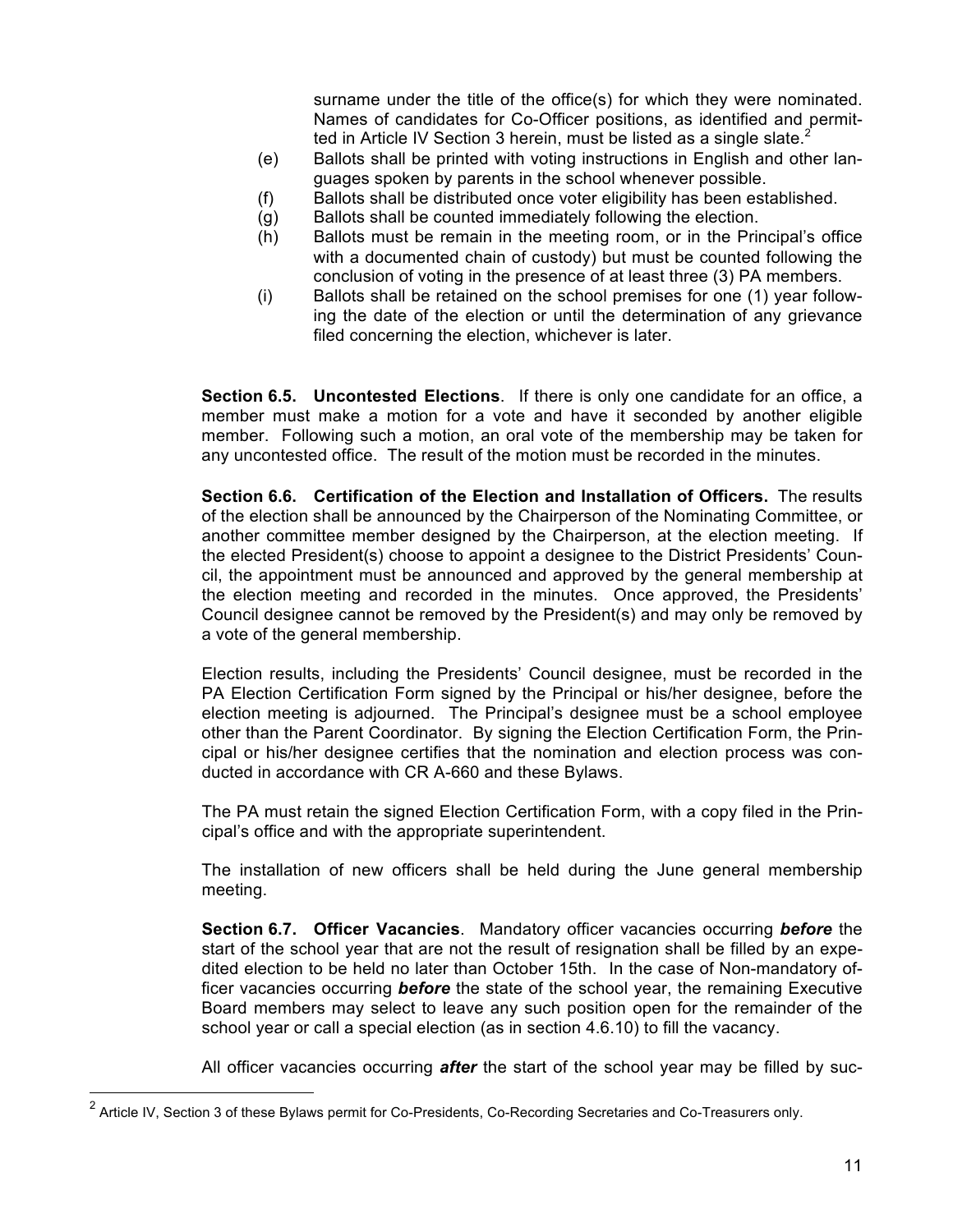cession as follows:

- (a) Vacancies in the Office of President or Co-Presidents. A Vice President, selected by the Executive Board, may assume the duties of the President in case of a vacancy. In the case of Co-Presidents, the remaining officer holder may assume the role solely. If the remaining officer holder chooses to resign, the Executive board shall select one of the Vice Presidents to assume the duties of President.
- (b) Vacancies in the Office of Vice President of Co-Vice Presidents. One of the remaining Vice Presidents shall assume the duties of the Vice President who has left.
- (c) Vacancies in the Office of Recording Secretary or Co-Recording Secretaries. The remaining Executive Board members will assume the role of Recording Secretary until such time a new Recording Secretary or Co-Recording Secretaries shall be elected as provided in these Bylaws.
- (d) Vacancies in the Office of Treasurer or Co-Treasurers. In the case of Co-Treasurers, the remaining office holder may assume the role solely. If the remaining office holder resigns a new Treasurer shall be elected as provided in these Bylaws.

If an office cannot be filled through succession as outlined above, it may be filled by succession of the next highest-ranking officer. The ranking of officers for succession purposes shall be: President or Co-President, Vice President(s), Recording Secretary or Co-Recording Secretary, and Treasurer or Co-Treasurer.

Officers may choose to retain their position and not succeed to a vacant office. In the event that an officer so chooses and an office cannot be filled through succession, an expedited election must be held to fill the vacancy of any mandatory officer positions as described in Article IV, Section 1 herein. In the case of a vacancy in a non-mandatory officer position, the remaining Executive Board members may select to leave any such position open for the remainder of the school year.

**Section 6.8. Officer Resignation and Removal**. Officers who wish to resign their positions once an election has been certified must submit their written resignation to the Recording Secretary or Co-Recording Secretaries and immediately turn over all PA records. In the event of the resignation of the Recording Secretary or Co-Recording Secretaries, he/she must submit their written resignation letter to the President(s) or highest-ranking officer and all association records. If a mandatory office cannot be filled by succession, an expedited election shall be held.

Upon the resignation or removal of a Co-Officer, the remaining Co-Officer must choose whether to serve alone for the remainder of the term or resign so that the position can be filled by succession or expedited election.

**Section 6.9. Expedited Election Process**. Expedited elections shall be held to fill vacancies in the event they cannot be filled through succession or are otherwise required under CR A-660. The Executive Board shall be responsible for announcing vacancies and distributing written notice of the expedited election in accordance with by CR A-660 and Article IV, Sections 6.1-6.5 herein. All nominations must be taken from the floor, immediately prior to the election. If the election is contested, written ballots must be used in accordance with Section 6.3 of these Bylaws.

**Section 6.10. Special Election Process**. Special elections shall be held to fill any vacancy in the mandatory core officer positions (President, Recording Secretary and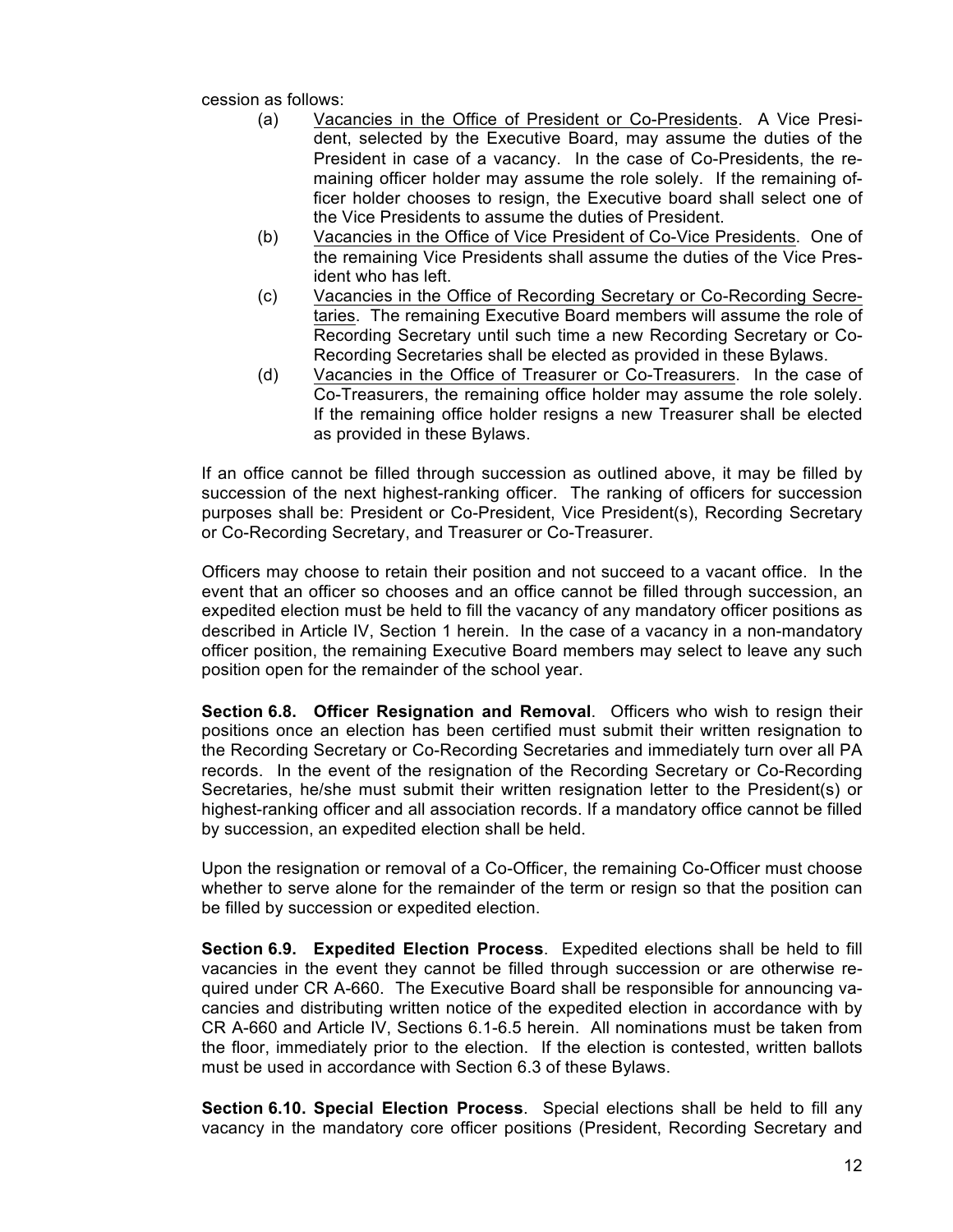Treasurer) in the event those positions cannot be filled through succession. The Executive Board shall be responsible for announcing the vacancies and distributing written notice of the special election. Notice of any vacancies in mandatory core officer positions must be communicated to the general membership at least forty-eight (48) hours prior to holding the special election. All other officer vacancies can be filled at a special meeting provided notice of vacancies in non-mandatory core officer positions is communicated to the general membership at leave five (5) calendar days prior to holding the election. Without limiting the generality of the foregoing, Sections 6.2 through 6.5 shall apply to such elections.

**Section 6.11. Election Grievances**. Individuals who believe an election was conducted improperly may submit an election grievance with to the superintendent's office with supervisory authority over the School, with a copy to CSD3 Family Advocate or Office for Family Engagement and Advocacy ("FACE") sent to ElectionGrievance@schools.nyc.gov, and the Presidents' Council.

An election grievance must be filed within five (5) days after the election meeting or announcement of results, if later. The filing of, decision(s) regarding and appeal(s) of any election grievance(s) is governed by CR A-660.

#### **Section 7. Education Council Selectors**

The President, Recording Secretary and Treasurer shall be one of the 'selectors' in the election of parent members to serve on the CEC as outlined in CR A-660. In the case of Co-Presidents, Co-Treasurers and/or Co-Recording Secretaries, the Executive Board will decide which Co-President shall vote as the School PA President, which Co-Treasurer shall vote as the School PA Treasurer and which Co-Recording Secretary shall vote as the School PA Recording Secretary.

#### **Section 8. June Transfer of Records**

The outgoing PA Executive Board shall arrange for the orderly transfer of records and information of the PA, which shall include an overview of all PA transactions for the school year and instructions on how to access all electronic drives, documents and records, to the incoming Executive Board. At least one meeting will be scheduled during the month of June for this purpose. Any member of the Executive Board may request the assistance of the Presidents' Council during this process.

The outgoing Executive Board shall remain available to the incoming Executive Board to render such assistance as may be reasonably requested in completing the audit of the fiscal year(s) of their service including, without limitation, providing information and documents needed for the year-end close of the financial books and records of the PA, the audit and any related financial affairs. The involvement of the outgoing Executive Board shall be subject to the authority of the incoming Executive Board to fulfill their individual and collective responsibilities.

All PA records must be maintained for six (6) years. PA records older than six (6) years shall be disposed of as part of the June transfer of records.

#### **Section 9. Disciplinary Action**

**Section 9.1. Failure to Attend Meetings**. Any officer who fails to attend three (3) consecutive Executive Board or general membership meetings may be removed from office by recommendation of the Executive Board. The officer shall be given the opportunity to submit in writing an explanation showing good cause, which explains his/her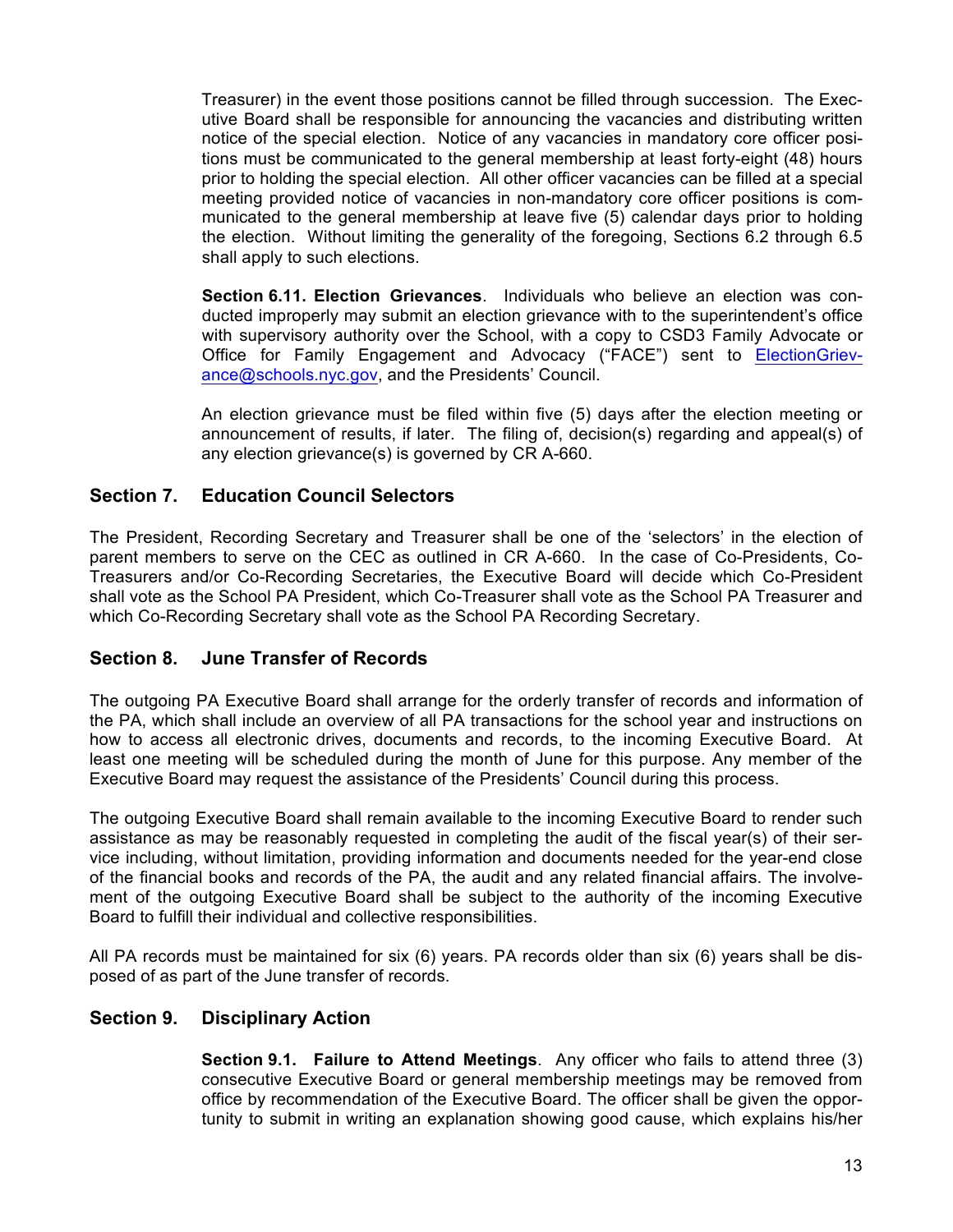reason for not attending these meetings for the Executive Board's consideration. For purposes of this section, good cause shall be defined as substantial grounds or reasons for an officer's repeated absence from, or late arrival to, meetings including, but not limited to, serious illness, professional conflicts and/or legal commitments. Good cause shall be determined on a case-by-case basis by the Executive Board.

**Section 9.2. Unsatisfactory Performance**. PA officers may be removed for unsatisfactory performance. Unsatisfactory performance may include, but is not limited to, failure to perform his/her duties and responsibilities as outlined in Article IV, Section 5 of these Bylaws, arriving late to and/or leaving prior to the adjournment of Executive Board, general membership and/or special meetings on more than three (3) occasions<sup>3</sup>, not participating in and/or volunteering for school-wide events and/or behaving in a manner that is disruptive or undermining to the mission of the School PA.

**Section 9.3. Disclosure of Confidential Information**. PA officers may be removed from office for disclosing confidential information to PA members or other individuals. Confidential information is any information that is not known to the general membership, including, but not limited to, Parent, Staff or Employee financial information, family relationships, marital status and any other information that should reasonably be recognized as confidential.

**Section 9.4. Process of Removal**. An officer may be removed for any reasons described in Section 9 herein by consensus of the remaining officers on the Executive Board. The Executive Board must have a quorum present and reach a unanimous agreement when deciding to remove an officer. The officer shall be provided written notice of the Executive Board's decision. The letter shall include the reason(s) for the removal and the officer's right to appeal the decision. The letter shall be signed by the President or Co-Presidents and shall be sent via registered return receipt mail to ensure proper notification and receipt.

Any officer that is under review for removal shall have the opportunity to voluntarily resign.

# **Article V - Executive Board**

#### **Section 1. Composition**

The Executive Board shall consist of the officers set forth in Article IV herein. Such officers shall be PA members and must be elected by the general membership as provided in these Bylaws. Designated persons as set forth in Article IV; Section 2 of these Bylaws shall be ineligible to serve as an elected officer. Officers shall be expected to attend all Executive Board, general membership and special PA meetings.

 $3$  An officer will be considered late if arriving more than ten (10) minutes after a scheduled and duly noticed Executive Board, general membership or special meeting is called to order without good cause. An officer will be counted as leaving a meeting early if he/she leaves ten (10) or more minutes prior to adjournment of a scheduled and duly noticed Executive Board, general membership or special meetings without good cause. For purposes of this section, good cause shall be defined as substantial grounds or reasons for an officer's repeated absence from, or late arrival to, meetings including, but not limited to, serious illness, professional conflicts and/or legal commitments.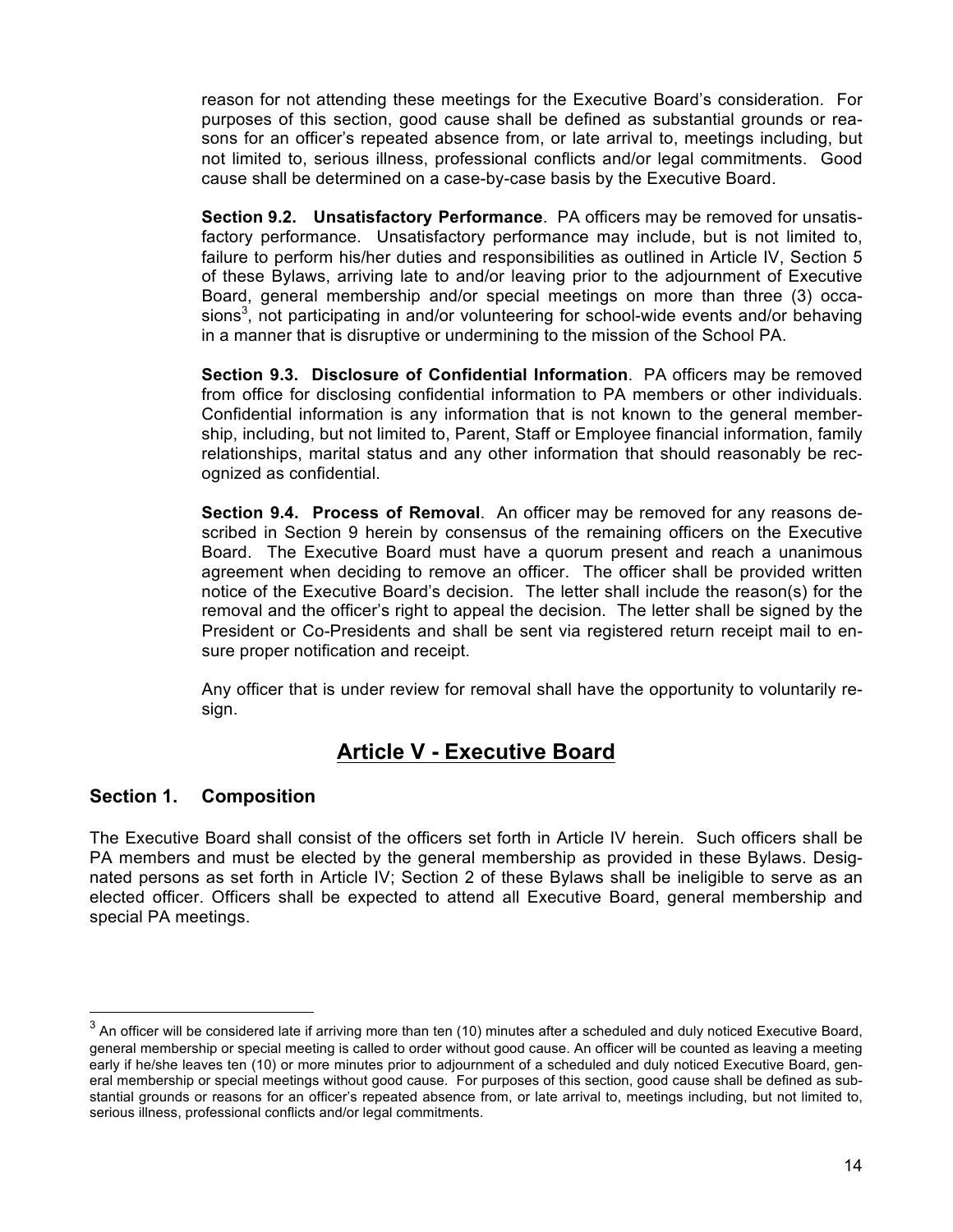#### **Section 2. Powers and Duties**

The PA Executive Board is the administrative and governing body of this PA and representatives of the Executive Board should meet with the Principal at least four (4) times a year. The Executive Board directs and supervises the PA's policies, management and proceedings. The Executive Board shall be responsible for the operation and administration of the PA and, with the 501(c)(3) Board of Directors, for the preparation and approval of an annual budget to be submitted to the general mem-bership for ratification. The Executive Board shall consider and vote on PA policy issues and on PA sponsored programs and events.

The Executive Board is responsible for establishing and disbanding ad-hoc committees and should appoint at least one executive board committee member to serve on each established standing com-mittee. In the event of an emergency, the executive committee shall have the power to discuss (via conference call, e-mail or in person) and make interim decisions, subject to later discussion and affir-mation at the next regular Executive Board meeting.

#### **Section 3. Meetings**

Section 3.1. Regular Meetings. Regularly scheduled meetings of the Executive Board shall be held on the first Tuesday or Wednesday of every month, September through June. All formal executive board meetings shall take place in person at the school OR by VRP (virtual remote platform). The dates of all Executive Board meetings shall be posted at the school no later than October 1st. The Re-cording Secretary or Co-Recording Secretaries or the President(s) will notify each member of the board at least ten (10) days prior to a meeting of the date and time. All Executive Board meetings shall be chaired by the President or Co-President or, in their absence, by one of the Vice Presidents. All PA members are entitled to attend Executive Board meetings but cannot participate in discussions or speak unless invited to do so by the President(s). Members shall be asked to leave Executive Board meetings if discussions include confidential or private information.

**Section 3.2. Special Meetings**. Special meetings of the Executive Board maybe convened by the President(s) and must be convened by the President(s) upon written request of five (5) board members. Notice to the board members of such meetings shall be provided.

**Section 3.3. Emergency Meetings or Conferences**. In emergency situations, where immediate action of the Executive Board is required, the President(s) may conduct a telephone or email poll of the board members in lieu of a physical meeting. In such in-stances, the President(s) shall make every reasonable effort to contact every board member. If immediate action is necessary, the action may be taken but is subject to later discussion and affirmation at the next regular Executive Board meeting.

The President(s) must submit to the Recording Secretary or Co-Recording Secretaries a written record of the emergency situation that includes, but is not limited to, a brief description of the situation, when and how all board members were contacted, a sum-mary of any discussions had with board members and the outcome or decision of the conversations. The written record must be kept with other Executive Board meeting minutes.

**Section 3.4. Meetings with Principal**. The Principal must meet with the Executive Board regularly, but at least on a quarterly basis during the academic year. Having the Principal attend all or part of the Executive Board's regular meetings will satisfy this re-quirement.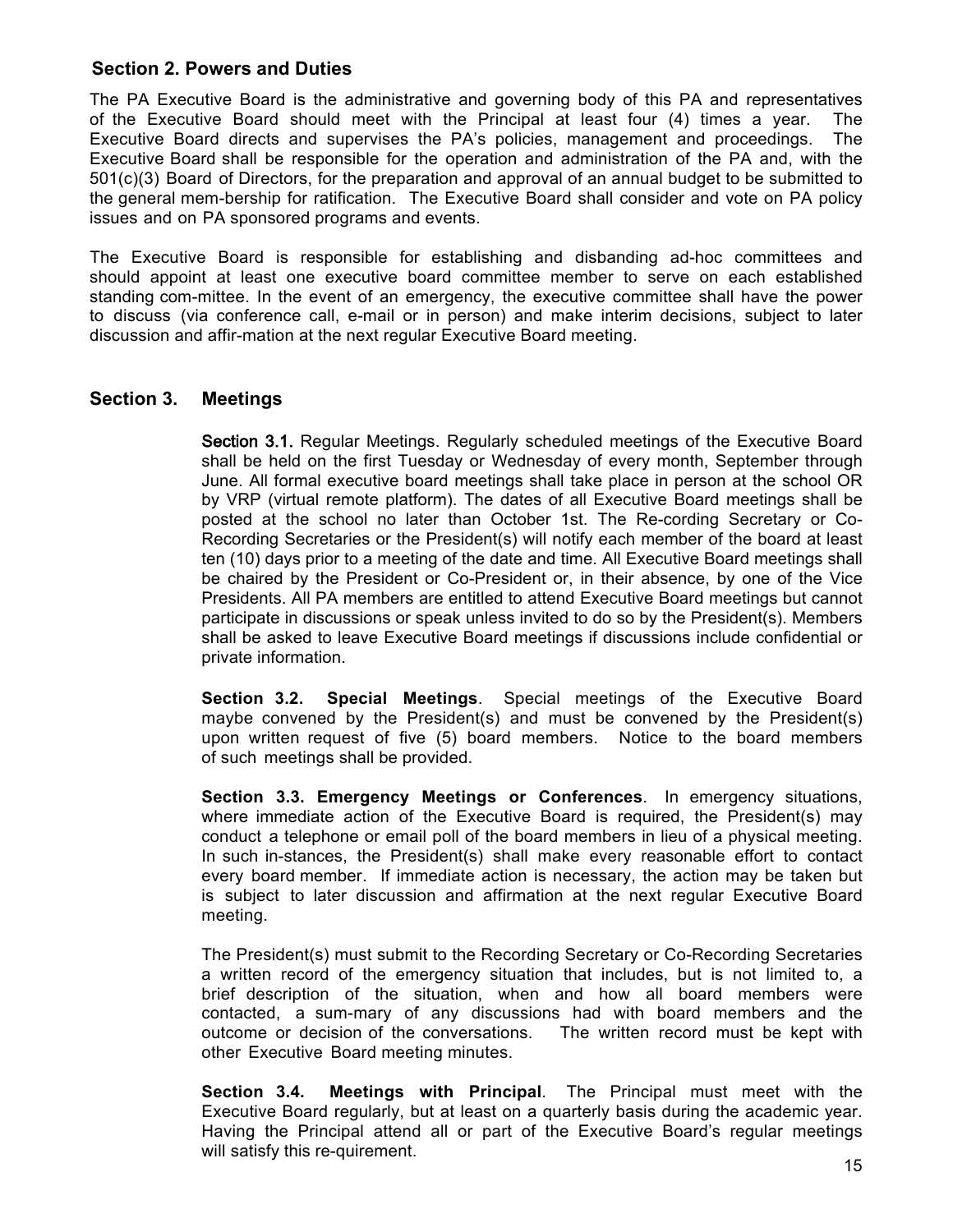**Section 3.5. Reporting on PA Activities**. At each Executive Board meeting, the President(s) should ensure that all PA-related activities conducted since the previous board meeting are summarized and recorded in the minutes. At the first board meeting of the school year, any activities conducted during the summer should also be summarized.

#### **Section 4. Voting**

Unless otherwise required by law or elsewhere explicitly in these Bylaws, the vote of a majority of the Executive Board members present and voting at the time of the vote, provided quorum is present, shall be the act of the Executive Board. Each member of the Executive Board shall be entitled to one vote. In the case of Co-Officers, each Co-Officer shall be entitled to one vote.

#### **Section 5. Quorum**

Four (4) members of the Executive Board shall constitute a quorum, allowing for official business to be transacted.

#### **Section 6. School Facilities and Resources**

**Section 6.1. Use of School Building Outside School Hours**. Pursuant to CR A-660, the PA is entitled to the exclusive and free use of school buildings, including school safety or security coverage, for up to one hundred and ten (110) hours per year outside of school hours. The Executive Board is responsible for requesting and obtaining the necessary permits. The hours may be used twelve (12) months a year. Unused hours may be rolled over month to month but expire at the end of each school year.

**Section 6.2. Use of School Building During School Hours**. Pursuant to CR A-660, if it wishes to use the school building during school hours, the PA must obtain the permission of the Principal.

**Section 6.3. Resources**. Pursuant to CR A-660, the Executive Board shall be provided with:

- (a) A locked location for the storage of PA records;
- (b) Use of a computer with internet access;
- (c) Assistance in printing notices, agendas, minutes and election materials required under CR A-660;
- (d) Reasonable access to duplicating services; and
- (e) The ability to receive postal mail at the school including a secure location for storing mail.

# **Article VI – General Membership Meetings**

#### **Section 1. General Membership Meetings**

16 **Section 1.1. Monthly Meetings**. The general membership meetings of the PA shall be held on the second Tuesday or Wednesday of each month from September through June. However, a consistent choice should be established at the beginning of the year. The dates of all general membership meetings shall be posted at the school no later than October  $1<sup>st</sup>$ . General membership meetings may be General membership meetings may be rescheduled in the case of other school events and/or school closures. Notice of each membership meeting shall be distributed by multiple means (e.g. backpack, email, etc.) and in such manner to best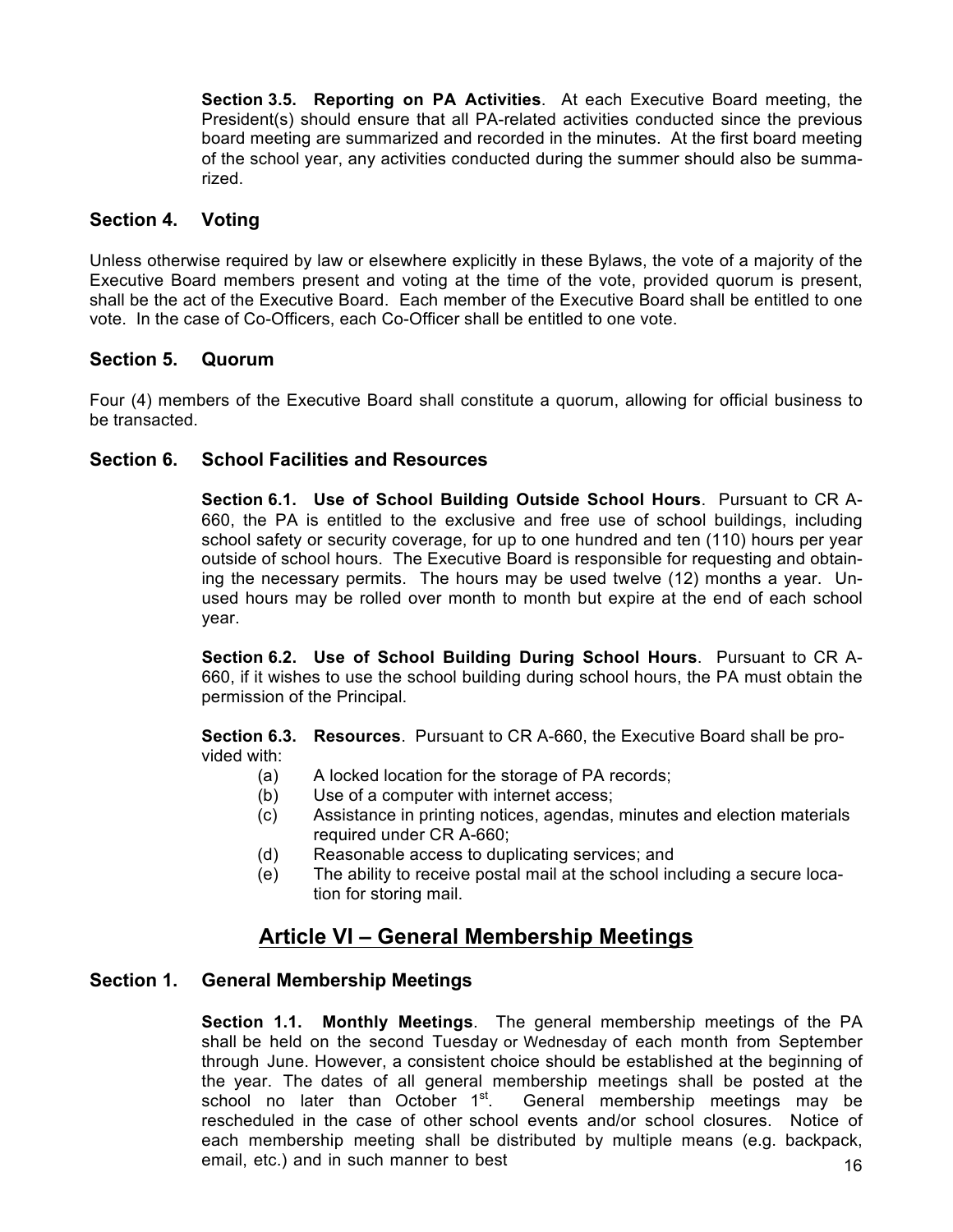ensure that all parents are notified. Notice must be sent at least ten (10) calendar days prior to the scheduled meeting. The Principal must receive notice of the meetings as outlined in CR A-660.

**Section 1.2. Location of Meetings**. Executive Board and general membership meetings must be held at Manhattan School for Children, by VRP (virtual remote platform), or in hybrid fashion. Under no circumstances are PA meetings to be held in private residences or commercial venues (e.g. restaurants and private clubs). Membership must be surveyed at the beginning of the year to determine format.

Committee meetings may be held at locations convenient to the members, but must not be held in private homes.

**Section 1.3. Provisions Applying to All Meetings**. General membership meetings shall be chaired by the President or Co-President or, in their absence, by one of the Vice Presidents. The Principal and Parent Coordinator are not permitted to chair any PA meetings.

**Section 1.4. Participation**. All eligible members may attend and participate during general membership meetings and may speak to agenda items subject to restriction in these Bylaws.

**Section 1.5. Recording Meetings**. The use of photographic and/or recording equip-ment shall not be permitted during any PA meetings unless specifically approved by the Executive Board prior to the meeting.

#### **Section 2. Order of Business – General and Executive Board Meetings**

The order of business at meetings of the association, unless changed by the executive board shall be:

- Call to Order;
- Reading and Approval of Minutes;
- President's or Co-President's Report;
- (4) Treasurer's or Co-Treasurer's Report;
- (5) Principal's Report;
- (6) School Leadership Team Report;
- Presidents' Council Report;
- Committee Reports;
- Old Business;
- (10) New Business; and
- (11) Adjournment.

#### **Section 3. Quorum – General Meetings**

A quorum of the PA of the School shall be required in order to conduct official association business. A quorum for a general membership meeting must consist of representation by at least eight (8) PA members, including a minimum of two (2) Executive Board members and six (6) Parent members. For purposes of calculating a Quorum for a General Membership Meeting, only the President(s), Vice-President(s), Treasurer(s) and Secretary(s) shall count as Executive Board Members.

Quorum for a hybrid meeting format requires at least one executive board member in attendance on school premises.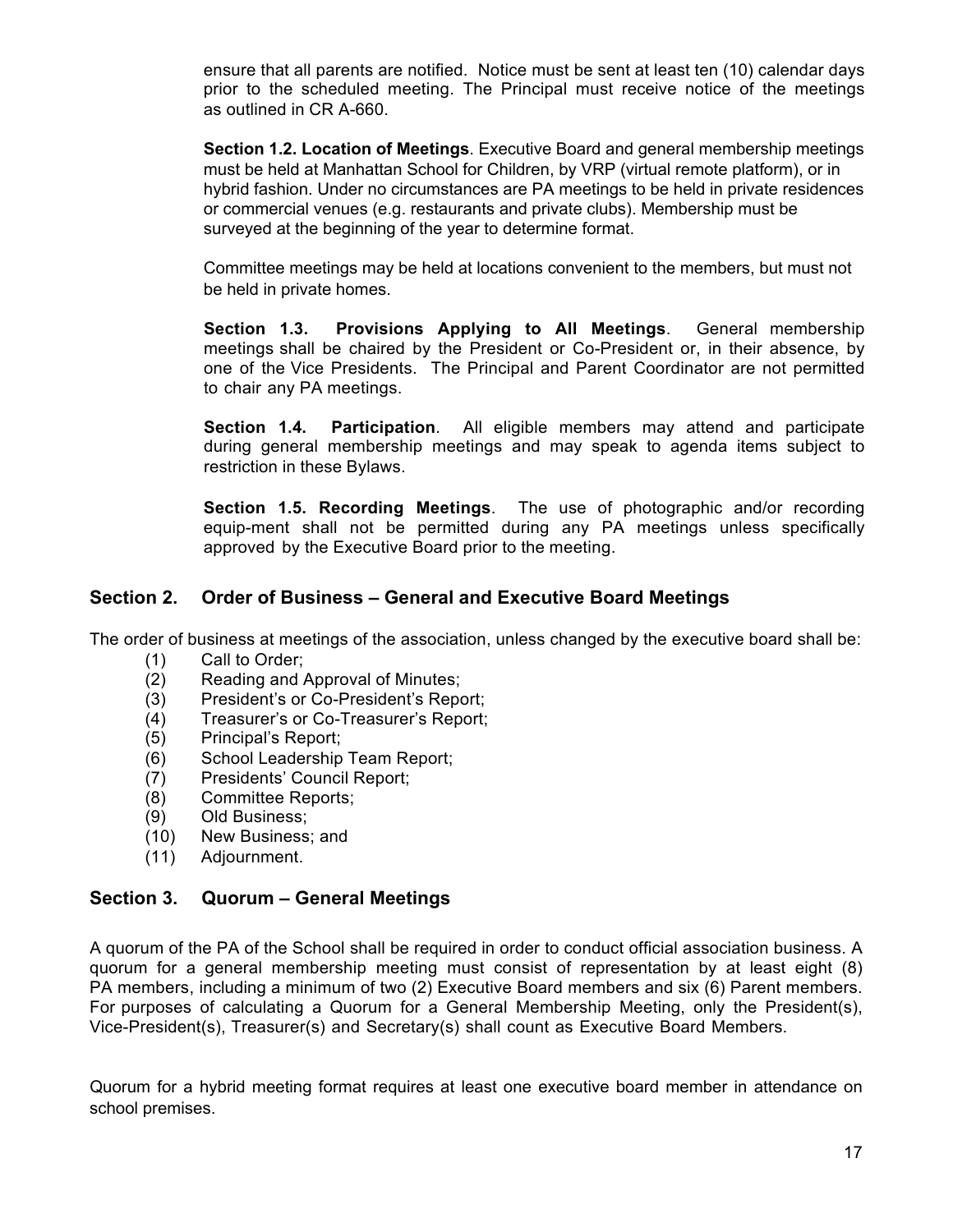#### **Section 4. Minutes**

Minutes of the previous general meeting shall be available in written form for review and approval at every general membership meeting. The minutes of any PA meeting must be made available upon request to any member. A member may review PA meeting minutes either in the School Parent Coor-dinator's office in the presence of a current PA officer or by scheduling a meeting with the Recording Secretary or Co-Recording Secretaries. Members may take notes but cannot make copies of the minutes.

#### **Section 5. Special Membership Meetings**

A special membership meeting may be called to deal with a matter of importance that cannot be postponed until the next general membership meeting. The President(s) may call a special membership meeting with a minimum of forty-eight (48) hours written notice to members stating precisely what the topic of the meeting will be.

Upon receipt of a written request from five (5) members, the President(s) may call a special membership meeting within five (5) working days of the request and with forty-eight (48) hours written notice to members.

#### **Section 6. Parliamentary Authority**

Meeting rules of order should be adopted for use as a guide and included in these Bylaws. All procedural questions not covered by these Bylaws shall be governed by *Robert's Rules of Order – Newly Revised* will be deemed to apply, provided that it is consistent with laws, policies, rules, and regula-tions. In the event of any inconsistency between these Bylaws and any applicable law, policy or DOE regulation, such law, policy or DOE regulation shall govern.

# **Article VII - Committees**

#### **Section 1. Standing Committees**

The Executive Board will appoint standing committee chairpersons with the approval of the Executive Board. All standing committee chairs are expected to report on their activities to the Executive Board and general membership either in-person or in writing on a regular basis.

**Section 1.1. Creation and Composition. T**he Executive Board may choose to create a standing committee by proposing an amendment to these bylaws, pending approval of the general membership.

#### **Section 2. Ad Hoc Committees**

**Section 2.1. Creation and Composition.** Ad-hoc committees shall be established by Executive Board approval. The composition and structure of ad-hoc committees may vary each year. The Executive Board shall appoint ad-hoc committee chairpersons. All ad-hoc committee chairs are expected to report on their activities to the Executive Board either in-person or in writing on a regular basis.

**Section 2.2. Classroom Parent Committee**. Class representatives are responsible for various functions as requested by the PA Executive Board. The responsibilities may include, but are not limited to, compiling and distributing a class phone list, sending out a regular newsletter to all Parents regarding upcoming events and class needs,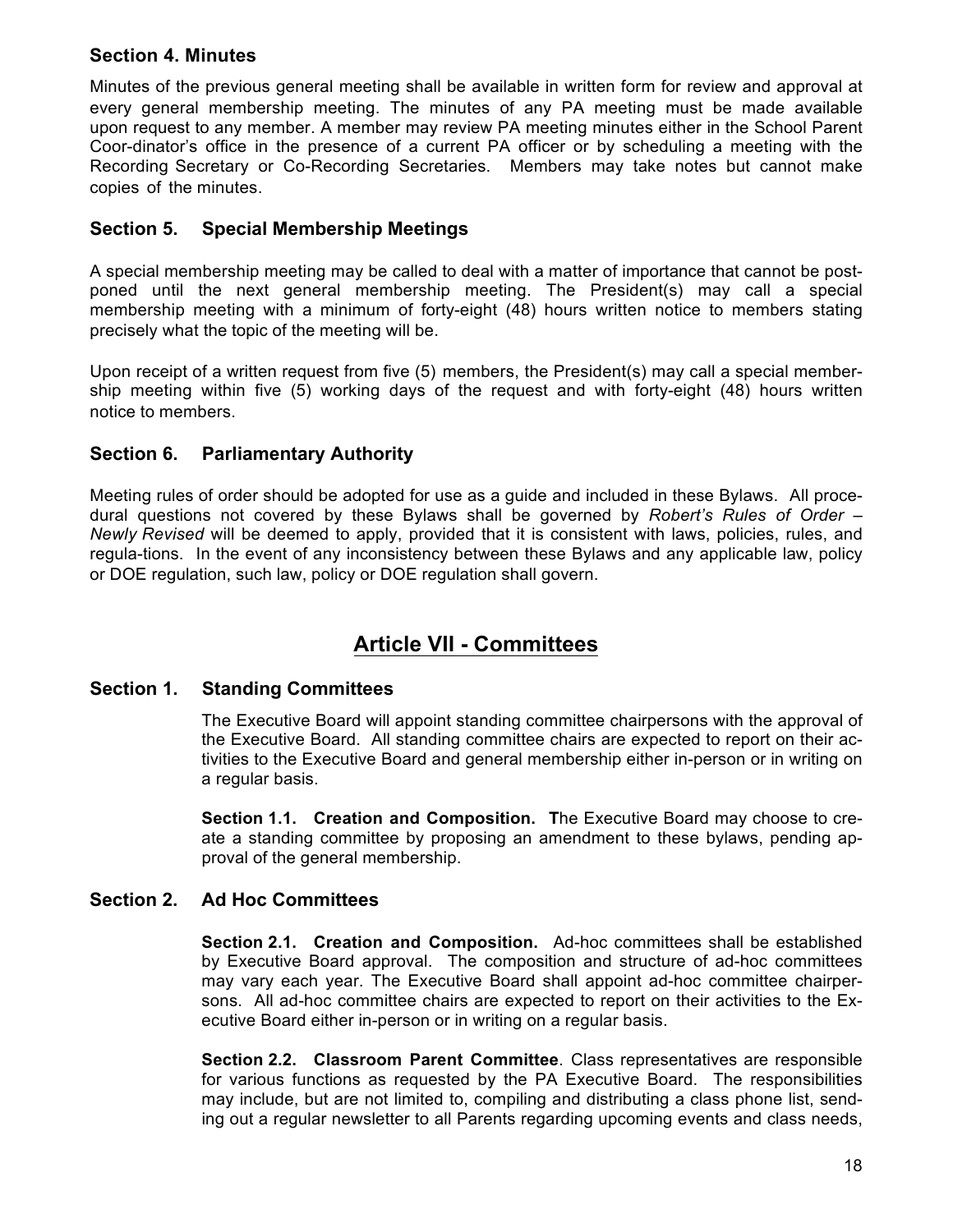coordinating items needed for class projects and school events and attending regular class representative meetings.

#### **Section 2.3. Green/Wellness & Gardening Committee**

Members of the Green/Wellness & Gardening committee are responsible for promoting wellness and green initiatives at the School and coordinating planting, harvesting and clean up of the Green House and Kindergarten play yard.

#### **Section 2.4. Other Ad-Hoc Committees**.

The ad-hoc committees of the PA may in-clude, but are not limited to, the following: Family Giving, Celebrate MSC, Bake Sale Committee, Book Room Committee, Box Tops, Class Photos, Inclusiveness and Diversity Comittee, Movie Night Committee, Relatives and Special Friends Day Committee, Technology Committee, Recess/Lunch Committee, Staff Appreciation Day Committee, School Tours Committee, Science Fair Committee, Volunteer Coordination Committee, Broadway Loves MSC. Committees shall avoid scheduling Committee Meetings at the same time as General Membership Meetings and shall report their meeting times to the school office for inclusion on PS333.org calendar.

#### **Section 3. Parent Representatives on School Leadership Team.**

The parent representatives on the School Leadership Team are responsible for working with other team members to develop the annual Comprehensive Education Plan that is aligned with the school based budget. The school-based budget provides the fiscal parameters within which the School Leadership Team will develop the goals and objectives to meet the needs of students and the school's educational program.

## **Article VIII - Financial Affairs**

#### **Section 1. Fiscal Year**

The fiscal year of the PA shall run from July 1st through June 30th.

#### **Section 2. Signatories**

The President or Co-Presidents, the Treasurer or Co-Treasurers of the PA shall be authorized to sign checks. All checks require at least two (2) signatures. The two signatories of a check may not be related by blood or marriage. Under no circumstances may spouses, siblings, in-laws or other relatives or members of the same household sign the same PA check. A PA member may not sign a check if she/he has any direct or indirect interest in the expenditure.

#### **Section 3. Budget**

**Section 3.1**. **Budget Process**. The Executive Board shall be responsible for the development and/or review of the budget process, which includes:

- (a) The outgoing Executive Board, shall review the current budget, annual financial status, accounting, expenditures and outstanding bills and prepare a proposed budget for the next school year. The proposed budget must be presented to and approved by the general membership no later than the June meeting;
- (b) The incoming Executive Board should review the proposed budget in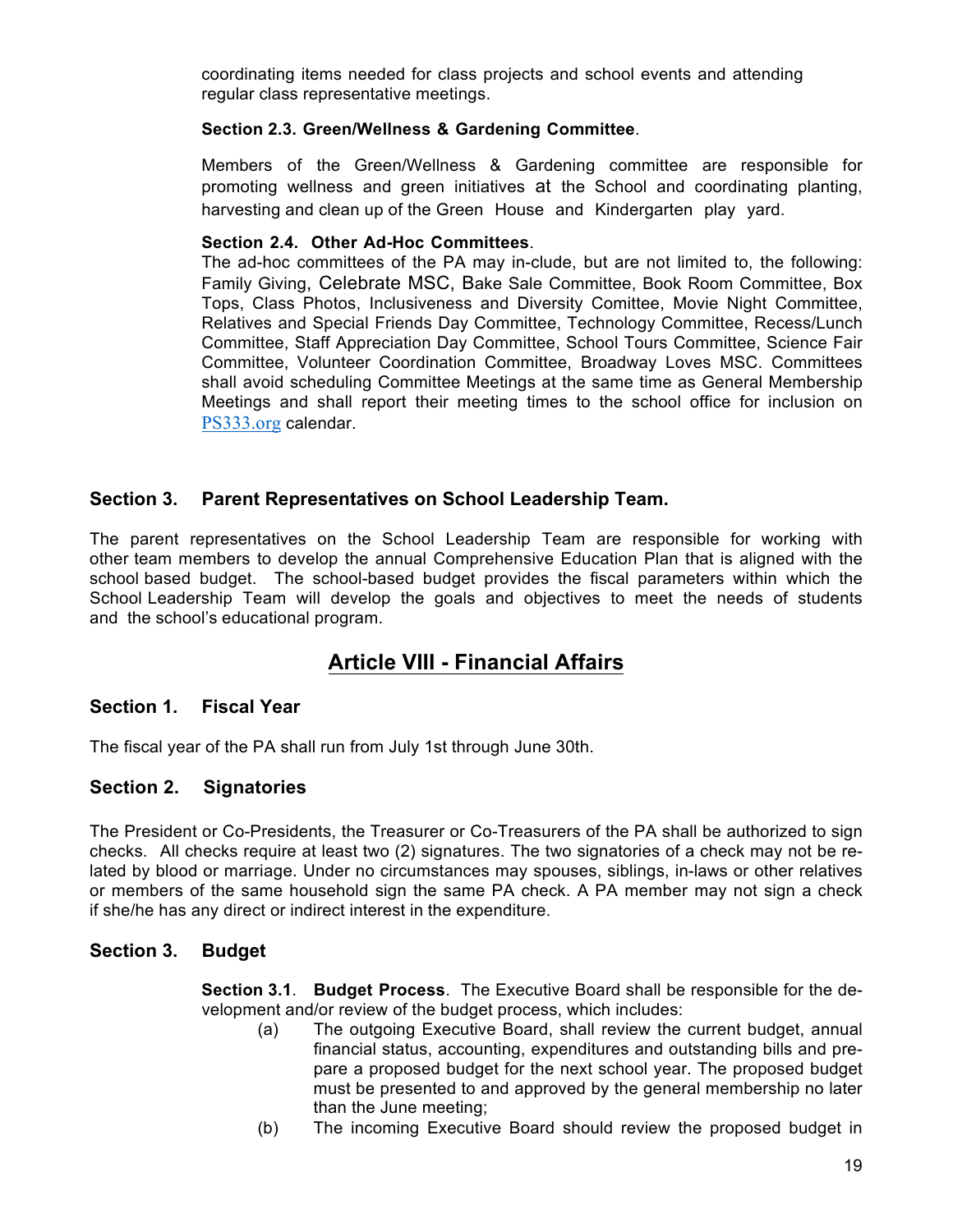September for presentation and discussion during the September meeting;

- (c) The counting and handling of any cash, checks, or money orders received by the PA, must be completed by at least two (2) PA Executive Board members. These members/directors cannot be related by blood or marriage. Funds must be counted in the school on the same day of receipt. The PA's financial records must display the total amount of funds and the signatures of the members/directors who participated in counting the funds;
- (d) Every effort must be made to insure that all funds are deposited in the bank account by authorized Executive Board members within one (1) business day of receipt, whenever possible. In no event should it take longer than three (3) business days to deposit such funds. Funds not deposited immediately shall be kept in a secure and locked location in the school and must obtain written acknowledgement from the Principal that the funds are in the school. PA funds must be taken to the bank for deposit by at least two (2) authorized members; and
- (e) Documentation related to every transaction must be maintained at the school (e.g., cancelled checks, deposit receipts, purchase orders, PA minutes related to the financial transactions, etc.). Under no circumstances may PA funds be stored in any member's residence or place of work or any place other than at the school.

**Section 3.2**. **Amendment of Budget**. The budget may be amended by vote of the general membership at any membership meeting.

**Section 3.3**. **Non-Budgeted Expenditures**. All expenditures over one thousand dollars (\$1,000) not included in the budget at the time of its adoption must be approved by a vote of the Executive Board and then a resolution of the general membership. The Executive Board is authorized to make Emergency Expenditures not to exceed one thousand (\$1,000) with a two-thirds (2/3) approval of the Executive Board. Such Emergency Expenditures shall be reported to the General Membership at the next General Membership Meeting, in writing, by the Treasurer or co-treasurer. A majority of the General Membership must reflect the vote taken by the PA that retroactively approved the Emergency Expenditures.

**Section 3.4 Fundraising Activities.** In order for the PA to conduct fundraising activity during school hours and/or on school property, it shall obtain the Principal's written consent. PA members must obtain written approval from the principal before collecting fundraiser proceeds from students. All persons who collect monies during fundraising activities shall be PA members and shall report to the Treasurer or co-Treasurer as well as to any Chairperson(s) of the Committee doing the fundraising.

**Section 3.5 Use of PA Funds.** The PA shall allocated funds raised for a particular purpose solely to that particular purpose; should any funds allocated to a particular purpose go unspent, the future use of those funds must be approved by the General Membership by a majority of those present at a General Membership Meeting. The PA shall not use any PA funds for contributions to candidates for CEC, CCSE, CCHS or CCELL membership or to political parties, political groups or sectarian groups or to hire Staff to performAdministrative tasks or manage programs for the PA. The PA may not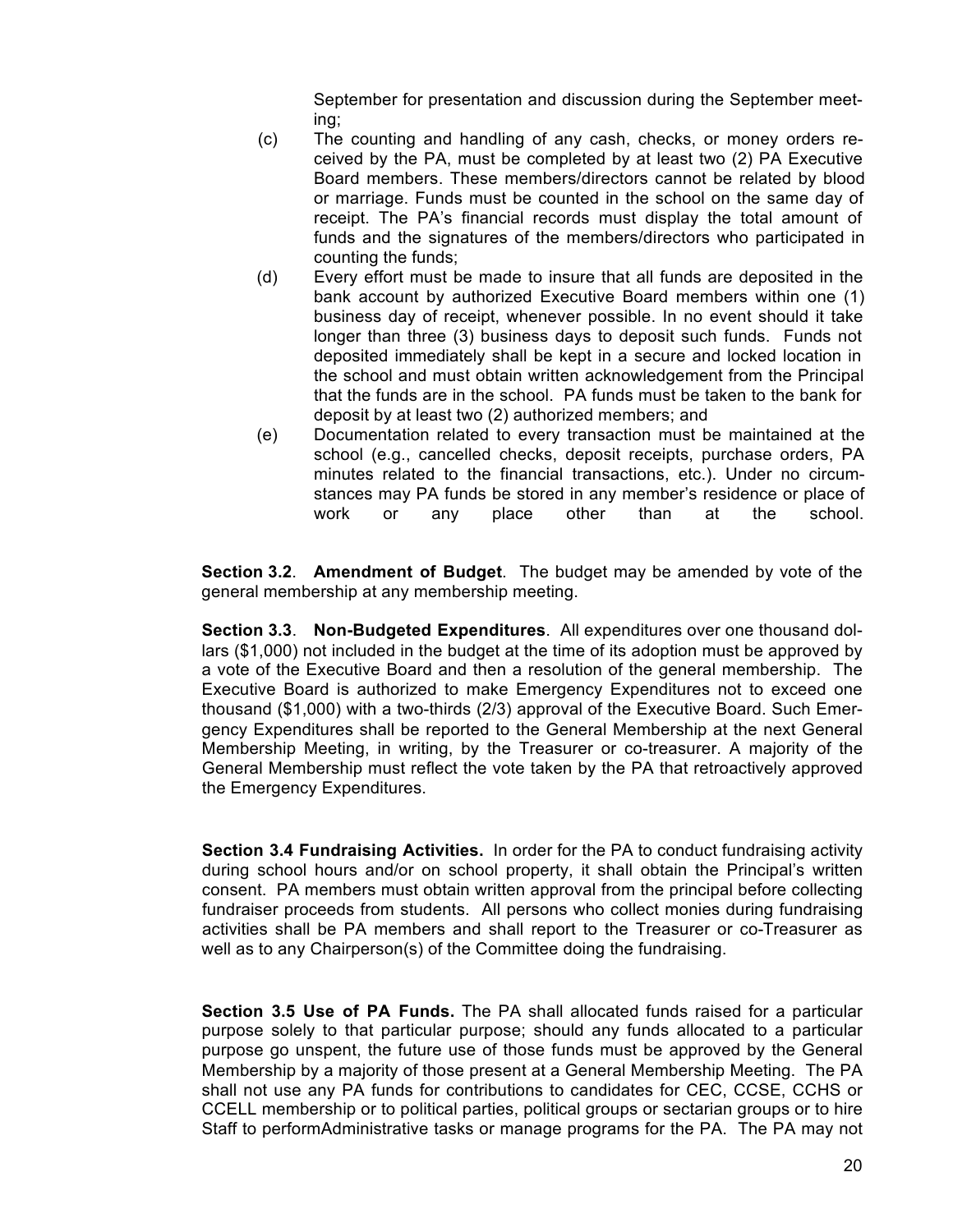directly hire or donate funds to the school to hire Core Instructional Teacher to work during school hours but the PA may donate funds for the school to hire supplemental staff to work during school hours. The PA may donate funds for the School to hire supplemental staff to work during school hours and/or after-school and/or weekends, but only after obtaining the written approval of the Principal. After the PA has obtained the permission from the Principal and the Executive Board has approved a donation of PA funds to hire supplemental staff, the PA must submit a check endorsed to the school to the appropriate Senior Grants Officer (SGO) at the CFN 112-113 Network and the funds shall be available to the School's Budget after the SGO approves the hiring of the Supplemental Staff. The PA shall not directly hire School Staff. The PA shall obtain a building permit from the Principal for after-school and/or weekend use of the School.

**Section 3.6 New York State Tax Exempt Number.** The PA shall obtain and use its own New York State Tax Exempt Number and may NOT use any New York City Department of Education Tax Exempt Number.

**Section 3.7 Audits and the Audit Committee.** It is recommended that an internal audit be conducted once every year, preferably before submitting the PA or Presidents' Council Annual Financial Report. However, failure to conduct an internal audit is not a reason to delay the filing of the Annual Financial Report. An internal audit should also be conducted whenever there is a change in the person holding the office of treasurer. The audit committee's findings must be reported to the membership at the next general membership meeting and recorded in the meeting minutes. PA audit committees must provide a copy of their findings to the principal, while Presidents' Council audit committees must provide their findings to the superintendent.

**PA and Presidents' Councils with more than \$50,000 in Net Annual Income** – It is recommended that PA and Presidents' Councils with more than \$50,000 in net annual income hire a CPA or a person with professional expertise in accounting, business, or a related field to conduct their internal audit. The individual selected should be knowledgeable of the laws, policies, rules and regulations applicable to PA and Presidents' Councils. This individual must not be a member of the PA or Presidents' Council, a relative of any PA or Presidents' Council member, or have any direct or indirect interest in the funds.

#### **Section 4. Financial Accounting**

**Section 4.1**. The Treasurer(s) shall prepare for the Principal the Interim Financial Report by January 31st and the Annual Financial Report by the June general membership meeting, including all income, expenditures, and other transactions. These reports shall be presented and reviewed by general membership. Copies of these reports shall be provided to the Principal.

**Section 4.2**. The Treasurer(s) shall be responsible for all funds of the PA and shall keep accurate records in a form consistent with these Bylaws and applicable Regulations of the Chancellor. In accordance with Chancellor's Regulation A-610, parents must obtain written authorization from the Principal before collecting fundraising proceeds from students. All records of the PA including checkbooks, ledgers, cancelled checks, invoices, receipts etc., shall be maintained and secured on school premises. Records must be kept for six (6) years.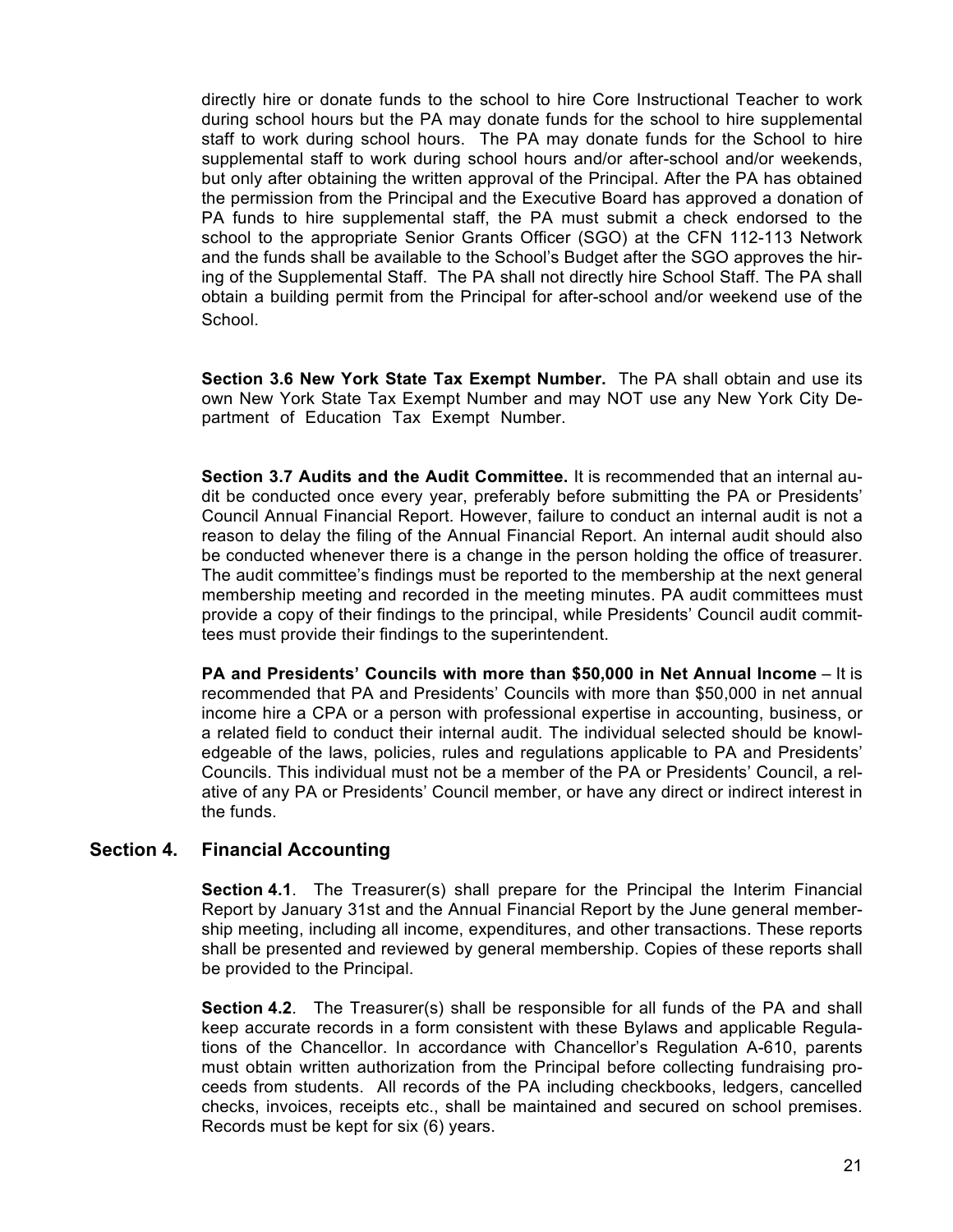**Section 4.3.** PA financial records must be available for inspection by members upon request and reasonable notice, and at a mutually agreeable time. All requests to review financial records must be made in writing and identify the records to be reviewed. PA officers must provide an opportunity for members to review requested documents within a reasonable period of time. Reviews of financial records must be conducted in the presence of the Executive Board and two (2) general members not affiliated with the request. To protect the confidentiality of donors, financial records shall be redacted to conceal individual member's names before review. All members present must sign a review sheet identifying the reviewed documents. Upon request, the PA officers must make every effort to provide members with copies of the documents reviewed.

# **Article IX – Amendments and Regular Review of Bylaws**

These Bylaws may be amended at any regular meeting of the PA by a two-thirds vote of the members present, provided any amendment(s) has/have been presented in writing to the membership at the previous meeting, and appears in the notice of the meeting at which it is to be amended. Amendments are effective immediately unless otherwise specified.

A thorough review of these Bylaws shall be conducted every three (3) years and/or whenever CR A-660 is revised. All provisions of these Bylaws must conform to CR A-660 and DOE guidelines. After any such review, these Bylaws must be re-adopted by a vote of the general membership, regardless of whether any revisions and/or amendments have been made.

Any PA member may present a motion at a general membership meeting to amend a provision of the Bylaws that is not in compliance with CR A-660. Amendments that bring the Bylaws into compliance must be voted on immediately after the motion is presented. A two-thirds vote of the membership is required for approval.

These Bylaws, as set forth above, have been voted on by the membership. The most recent amendment was approved, in accordance with the provisions of this Article IX, at the membership meeting held on May 10, 2022.

**Filed with the Principal on**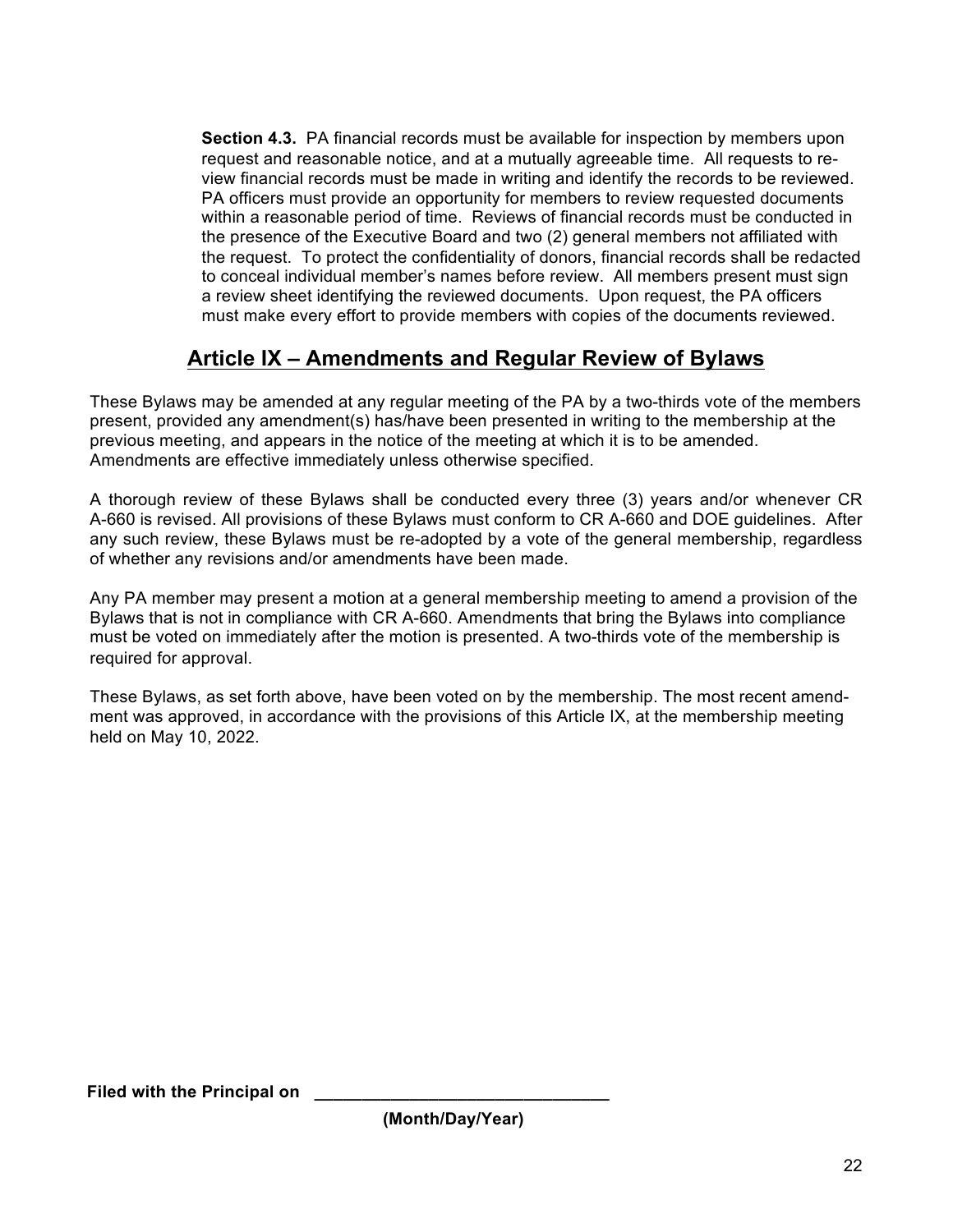

# **Friends of Manhattan School for Children (aka "FOMSC") Executive Board Code of Conduct**

As a PA/PTA executive board member, you are subject to a code of ethics similar to that which binds professionals in public education.

FOMSC executive board members have a responsibility to:

- 1. Abide by all rules and requiations set forth by the Chancellor's Requiations A-660 governing PA/PTAs.
- 2. Treat everyone fairly within the context of their activity, regardless of gender, place of origin, race, sexual orientation, religion, political belief or economic status.
- 3. Refrain from taking advantage of their position for personal gain.
- 4. Consistently display high personal standards and project a favorable image when representing the FOMSC.
- 5. Treat all MSC members, parents, students, staff and community members with respect.
- 6. Refrain from public criticism of fellow volunteers, students and staff.
- 7. Abstain from using, possessing or being under the influence of alcoholic beverages or illegal drugs while representing the FOMSC.
- 8. Refrain from the use of profane, insulting, harassing or otherwise offensive language when representing the FOMSC.
- 9. Respect the dignity of others; verbal or physical behaviors that constitute harassment or abuse are unacceptable.
- 10 Duties:
	- a. Make best efforts to attend your executive board duties in a timely manner.
	- b. Make best efforts to attend all scheduled FOMSC, executive board, and special meetings. If you are unable to attend, notify the President/Co-Presidents as soon as you are aware.
- 11. Confidentiality:
	- a. Observe confidentiality in respect of all information gained through your participation as an executive board member.
	- b. Maintain confidentiality of all email addresses, phone numbers, or additional information about students and parents obtained through FOMSC.
	- c. Refrain from using any email addresses or phone numbers obtained through FOMSC for personal or political purposes.
- 12. Communication:
	- a. Use the official FOMSC email account, contacts, website, social media accounts, and any other mode of communication linked to FOMSC exclusively for FOMSC purposes (as stated in CR-A-660 II.E.2)
	- b. Refrain from using any mode of communication linked to FOMSC to endorse an individual candidate or slate of candidates in any election (CR-A-660 II.E.2)
	- c. Refrain from using any mode of communication linked to FOMSC to further personal or political efforts.